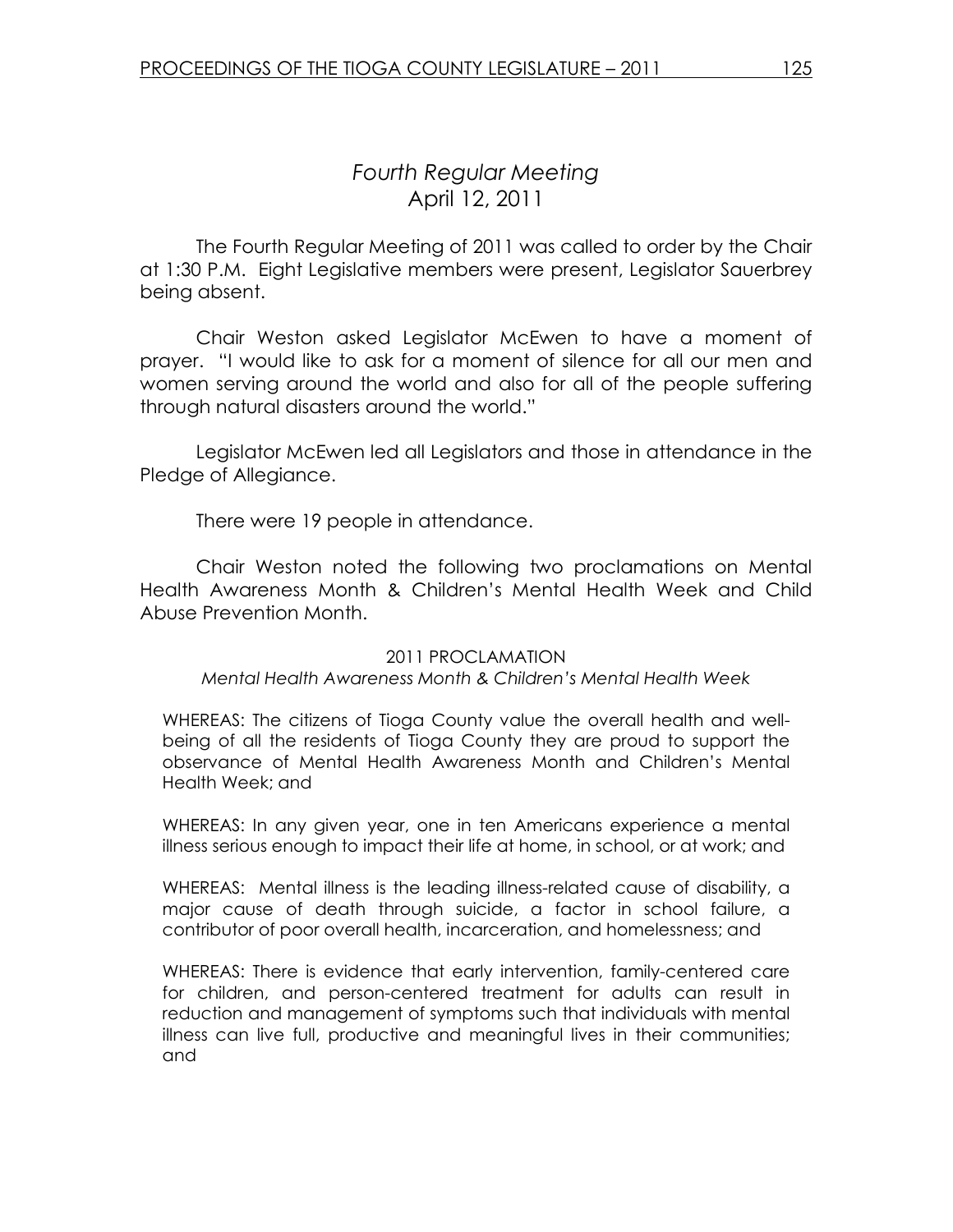WHEREAS: It is known that early detection, identification, and treatment for children and adolescents can prevent mental health conditions from becoming more serious or long-lasting; and

WHEREAS: There is an expectation of hope, healing and recovery for the citizens of Tioga County who experience symptoms of mental illness, and

WHEREAS: Tioga County has made a commitment to a community-based system of care that provides opportunities for the promotion of health, wellness, and recovery; therefore

THE TIOGA COUNTY LEGISLATURE hereby asks all residents of our county to join in declaring May 2011 as Mental Health Awareness Month and May 1 – 7, 2011 as Children's Mental Health Week in Tioga County.

Child Abuse Prevention Month Proclamation

WHEREAS: The Tioga County Department of Social Services received 1,024 reports of alleged abuse/neglect involving 2,168 children in 2010; and

WHEREAS: Child abuse is a community problem and finding solutions depends on the involvement among people throughout the community; and

WHEREAS: The effects of child abuse are felt by whole communities, and need to be addressed by the entire community; and

WHEREAS: Effective child abuse prevention programs succeed because of partnerships created among social service agencies, schools, religious and civic organizations, law enforcement agencies, and the business community; and

WHEREAS: Programs like Cornell Cooperative Extension, Lourdes PACT and Finger Lakes Parenting Network offer support and educational services to families so families can help their child achieve his/her full potential within the community; and

WHEREAS: The Family Resource Centers of Tioga County, a program of Cornell Cooperative Extension of Tioga County in collaboration with Tioga County families and agencies, will again sponsor a Family Fun Night on May 13, 2011 to celebrate Tioga County's investment in the safety and nurturing of all children; and

WHEREAS: All citizens should become more aware of the negative effects of child abuse and prevention activities within the community, and become involved in supporting parents and families so that children can live in safe, nurturing homes; now therefore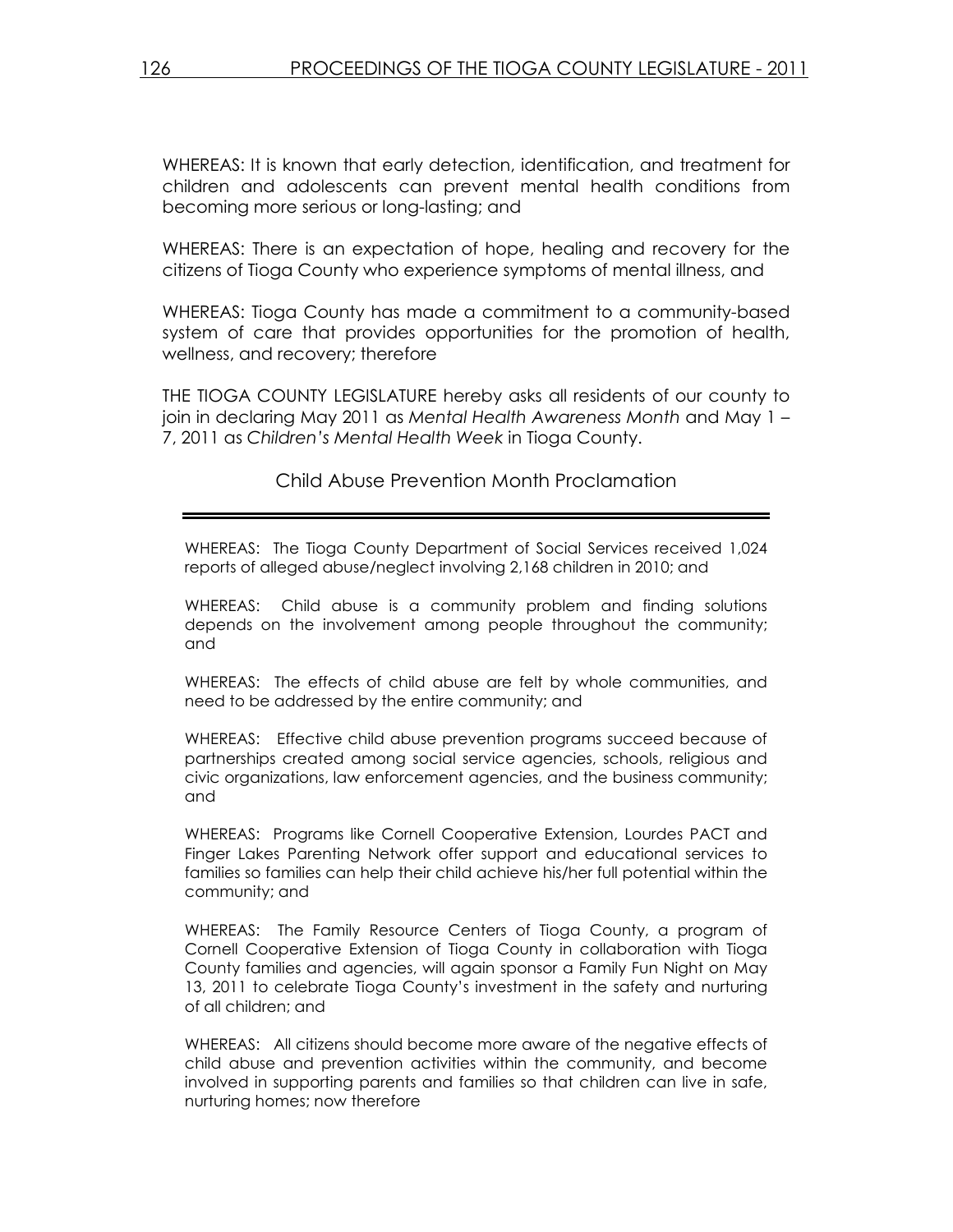THE TIOGA COUNTY LEGISLATURE, does hereby proclaim April 2011 as

#### Child Abuse Prevention Month

in Tioga County and call upon all citizens, community agencies, religious organizations, medical facilities, and businesses to increase their participation in our efforts to insure that all children are raised in safe, nurturing families, thereby strengthening the communities in which we live.

 Kevin McCabe, Governor Cuomo's Regional Representative spoke. "Thank you Mr. Chairman. I appreciate the opportunity to come here today. I am here mainly to introduce myself. I am Governor Cuomo's Regional Representative. I work in the Binghamton Region, which comprises six counties, Broome and Tioga, Chenango, Chemung, Tompkins, and Delaware. I am located in the Binghamton State Office Building on 44 Hawley Street in Binghamton. My phone number is 607-721- 8367 and my email address is Kevin.mccabe@exec.ny.gov. The main reason why I asked the Chairman if I could be here today was just to introduce myself, let you know that the Governor has a regional representative in this area, in this community, and I am available to help you with any kind of issues that you might be having with the State and I would be happy to assist you in anyway that I can. Thank you very much for the time."

 Chris Bonner had privilege of the floor. He spoke about his concerns of jobs going overseas, tax credits and programs, and the upcoming Presidential Election for 2012.

 John Schaffer had privilege of the floor. "I am a Business Agent for Laborers Local 785, Binghamton, New York. Thank you for letting me come down and speak. I have spoken here on several occasions, when we had Tioga Downs coming in. I spoke on the millennium pipeline, which benefited the County. We have 1200 proud members of our Labor's Union, our combined local 785 and none of them are working on this new compressor station. Shame, shame on you guys for giving them that money, not putting a requirement in there for them to hire any local help. They are claiming, I watched on TV the other night, one of you gentlemen spoke up, no they are going to buy our material here, well let's wait and see, we are going to hire local people. I have tried, I have tried, they do not want to hear it.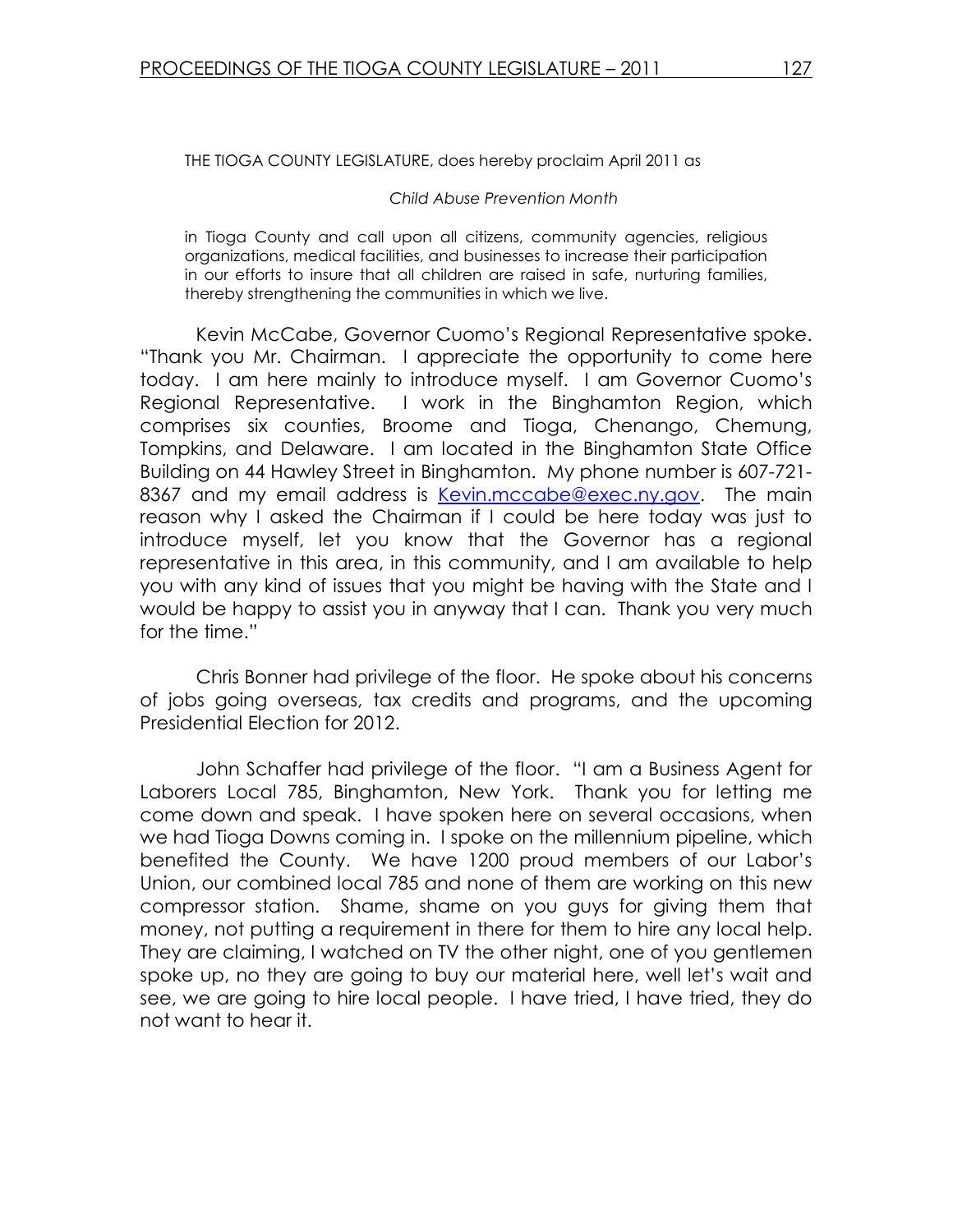"I have got documentation right on me if you want to see it, they are on the Craig's list hiring electricians out of Scranton, Pennsylvania to do work in Owego, New York. We have electricians that live in Owego, New York. We have laborers that work in Owego, New York, we have carpenters that work in Owego, New York. That compressor station was going to be built in Owego, New York because the pipeline goes through Owego, New York. They were not going to build it anyplace else. They did not need that money. They did not need what you guys gave them and you handed it to them, and we cannot get a New Yorker on the job.

 "Now me putting people to work is very important to me. It should be important to you guys. You are taking our New York tax dollars and giving it to the people from Pennsylvania and West Virginia, pretty soon, you can sit and smirk all you want, but I am going to tell you something, pretty soon you are going to have the wild wild west up here just like they have in Pennsylvania. Do we want that? You control and I am asking for your help, the next piece that comes through, put something in there to hire local people. I do not care if they are union or non-union, I prefer them to be union. We can use the money here. My children live in Tioga County, a great percentage of our workers live in Tioga County, and you are not affording them the opportunity to work and that stinks. Thank you very much."

 Alex Parillo had privilege of the floor. "Thank you Mr. Chairman, thank you Legislative body. I live at 130 Reservoir Hill Road in Candor, New York. I have been a Tioga County resident for over 10 years now. I generally work in Tioga County, I hold two mortgages in Tioga County, I bought all my vehicles in Tioga County, I buy all my gas in Tioga County, I put three kids in school in Tioga County, my wife is a teacher in Tioga County. I spend all my time in Tioga County. I sell wood here, I plow driveways here, all my friends live here, all my family lives here. I do not have a job here right now.

 "Now I am a proud taxpayer. I pay them whenever they come in the mail. I pay them out of my check every week when I am working and I do not necessarily have a problem with the way these IDAs function and the way that we invite business and we encourage entrepreneurs to start businesses and bring money and prosperity to our community. That is a great plan, it is a great idea. Unfortunately we have kind of missed the boat. I have been to probably two or three dozen Legislative meetings at cities, county levels, as well as the State in regards to IDA and the way it is put out. They are asked to spend a certain amount of money in the local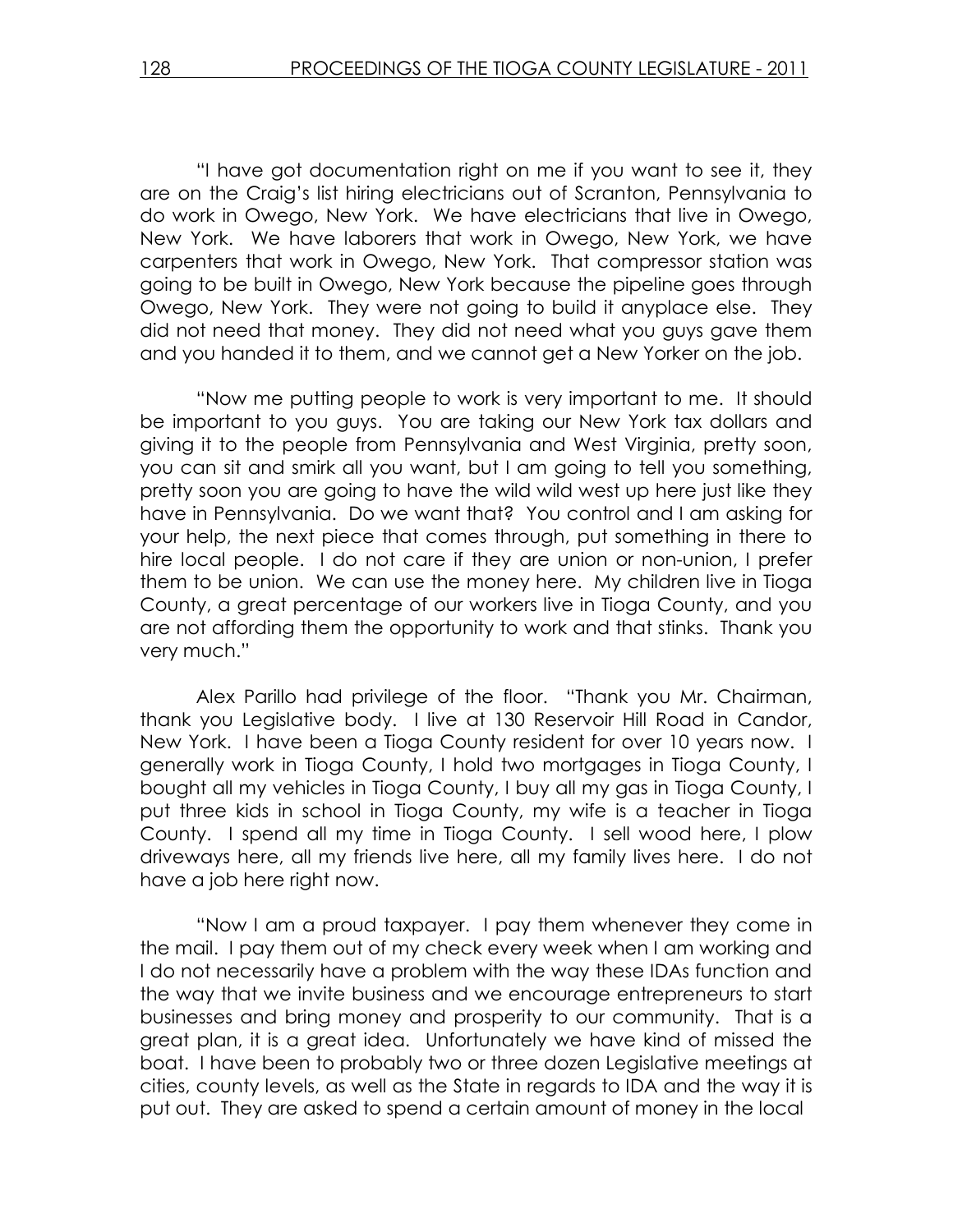community. Usually they do it in way of materials or labor, and those are the tax incentives and abatements that they are asking for. Not pretending to be a tax expert or financial expert, that is my basic understanding of how that system works. We give them a little break, they promise to come here and spend a little money. Well I paid my share in and I am not feeling like I am really getting my share out on this Central New York Oil & Gas project.

 "We have had this happen, I went and spoke down in Chemung County about CVS a few years ago. Huge project, millions of dollars in State money and County money. Now we had probably 12 different contractors down there on that project, every single one of them was from out of New York, not even from within our State, I mean that is just ridiculous. Six of them were illegal immigrants, one of them had a gun. I mean is it so difficult to put in a little bit of stipulation in there, 20% local hiring, 50%, something, a start anywhere. We require them to permit here. We require them to do business here as far as materials. We would love to see the language go in there. Now it is not going to get fixed, this Legislation has been sitting at the State level from my understanding for close to a decade now as far as IDA reform goes. It is not going to happen. I go to the counties, I go to the cities, I go the other places, they tell me they are waiting for the State to act. I go to the State, the State tells me they are waiting for the counties, it is their problem. Once enough counties pass resolutions then it will come to the State and we will pass a statewide resolution. It has been getting kicked back and forth here and it is really starting to aggravate me as a taxpayer. Either abolish the system, fix the system, or take me right out of it to be honest with you. If everybody else in the County wants to spend their money that way and ship their money down the road, then so be it, but I do not want to ship anymore of my money out of State.

"I fight and I try very very hard to spend locally. If I am in Ithaca, if I am in Tompkins County and I have enough gas to get back to Tioga County, I drive back to Tioga County and buy my gas. If there is a sale price on something in Tompkins County, it does not matter because we prefer to do our business in Tioga County. We prefer to keep it right in Candor because that is where I live, but if I cannot keep it in Candor then I go to Owego, they have some bigger stores than we do down in Candor. I guess you guys are getting the jest of what I am getting at, if there is anything this body can do in the way of talking to the folks down at Central New York Oil & Gas, I mean the deal is already down, so we are not going to take that back, but in the meantime we can probably try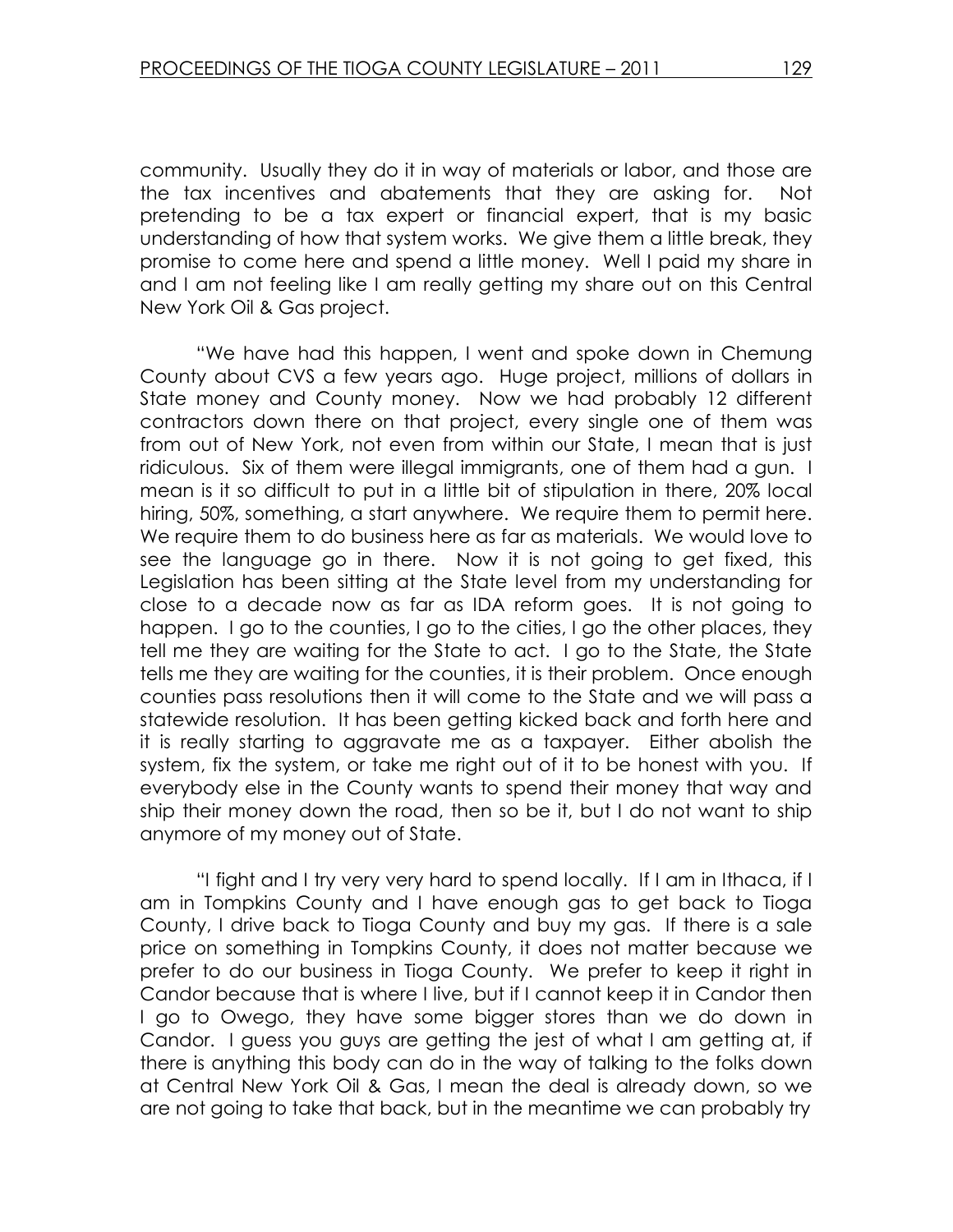to work something out that would help out both parties and help the County, and help give a little return to us folks that are paying in, paying into this system every week, every month, every year just to make sure I can get a little bit of that back. Thank you for your time."

The list of audited bills was submitted and is summarized as follows:

| Code  | Description                              | Equipment | Expense    |
|-------|------------------------------------------|-----------|------------|
| A1010 | Legislative Board                        |           | 445.64     |
| A1165 | <b>District Attorney</b>                 |           | 1,908.23   |
| A1170 | Public Defender                          |           | 893.04     |
| A1172 | <b>Assigned Counsel</b>                  |           | 23,414.74  |
| A1185 | <b>Medical Examiners/Coroners</b>        |           | 1,610.03   |
| A1325 | Treasurer                                |           | 232.20     |
| A1355 | Assessments                              |           | 2,160.00   |
| A1410 | County Clerk                             |           | 601.87     |
| A1411 | Department of Motor Vehicles             |           | 429.84     |
| A1420 | Law                                      |           | 3,261.00   |
| A1430 | Personnel                                |           | 1,367.15   |
| A1450 | Elections                                |           | 16.60      |
| A1460 | Records Management                       |           | 84.70      |
| A1490 | <b>Public Works Administration</b>       |           | 502.04     |
| A1620 | <b>Buildings</b>                         |           | 49,131.82  |
| A1621 | <b>Buildings</b>                         |           | 17,710.39  |
| A1680 | Information Technology                   |           | 23,946.95  |
| A2490 | <b>Community College Tuition</b>         |           | 537,900.32 |
| A2960 | <b>Education of Handicapped Children</b> |           | 169,544.73 |
| A3020 | Public Safety Comm E911 System           | 8.00      | 3,177.14   |
| A3110 | <b>Sheriff</b>                           | 849.09    | 29,093.07  |
| A3140 | Probation                                |           | 25.75      |
| A3146 | Sex Offender Program                     |           | 8,766.67   |
| A3150 | Jail-Annex                               |           | 46,402.28  |
| A3315 | Special Traffic Programs                 |           | 74.70      |
| A3410 | Fire                                     |           | 3,465.80   |
| A3640 | <b>Emergency Mgmt Office</b>             |           | 378.45     |
| A3641 | <b>Emergency Mgmt Grant Program</b>      | 278.00    |            |
| A3992 | <b>EMO C837990 Grant</b>                 | 780.00    |            |
| A4010 | <b>Public Health Nursing</b>             |           | 30,387.95  |
| A4011 | <b>Public Health Administration</b>      |           | 3,517.06   |
| A4012 | <b>Public Health Education</b>           |           | 306.66     |
| A4042 | <b>Rabies Control</b>                    |           | 3,925.53   |
| A4044 | <b>Early Intervention</b>                |           | 28,993.15  |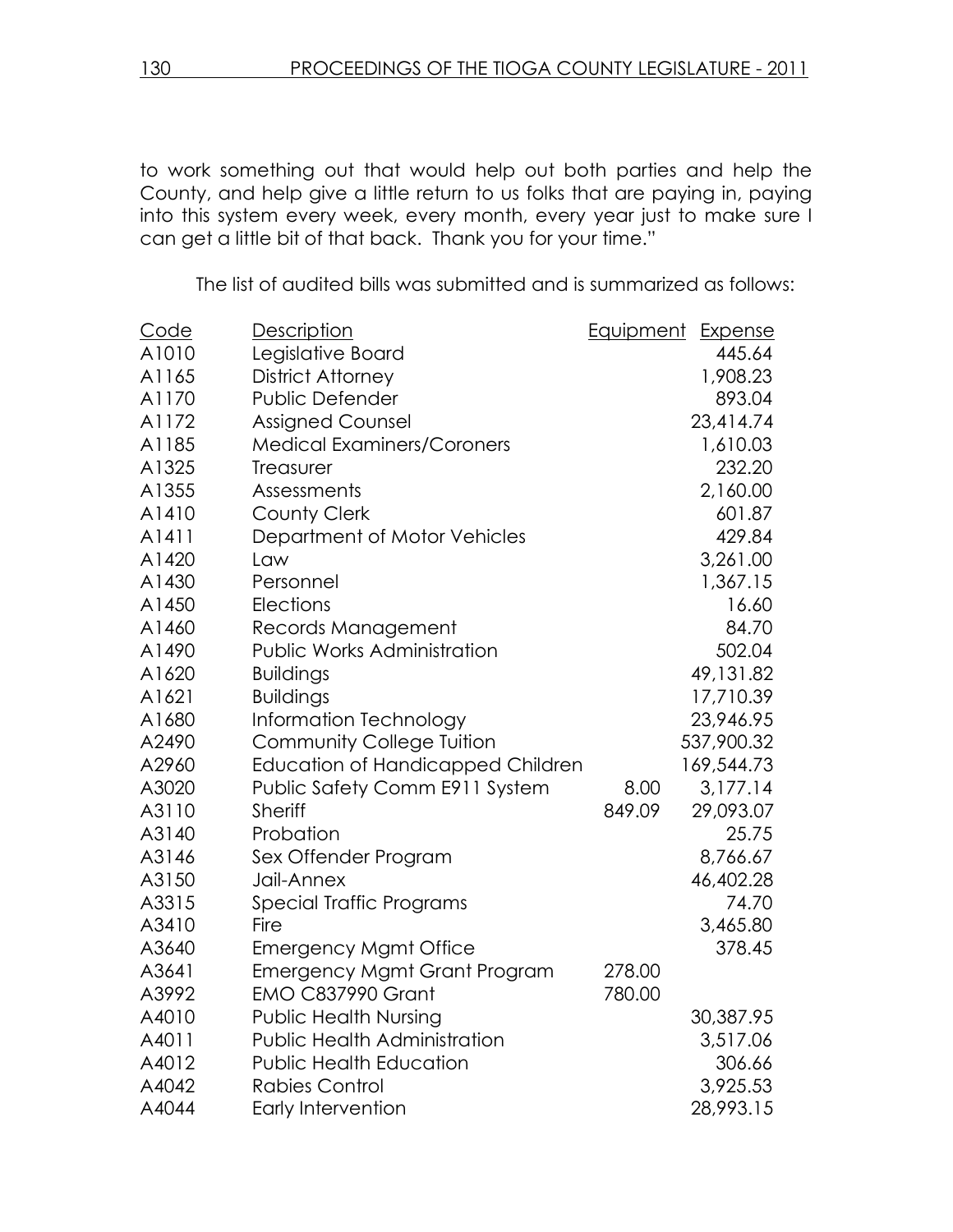| A4053                   | <b>Preventive/Primary Health Svcs</b>  |        | 4,481.77   |
|-------------------------|----------------------------------------|--------|------------|
| A4054                   | <b>Preventive Dental Services</b>      | 134.00 | 339.37     |
| A4062                   | Lead Poisoning Program                 |        | 24.00      |
| A4064                   | <b>Managed Care-Dental Services</b>    |        | 14,727.26  |
| A4070                   | Disease Control                        |        | 3,315.37   |
| A4090                   | <b>Environmental Health</b>            |        | 507.88     |
| A4210                   | Alcohol and Drug Services              |        | 10,997.24  |
| A4211                   | Council on Alcoholism                  |        | 20,999.47  |
| A4309                   | Mental Hygiene Co Admin                | 159.00 | 9,957.69   |
| A4310                   | <b>Mental Health Clinic</b>            |        | 42,037.01  |
| A4311                   | <b>Rehabilitation Support Services</b> |        | 3,705.78   |
| A4315                   | <b>Mental Retardation</b>              |        | 614.41     |
| A4320                   | <b>Crisis Intervention Services</b>    |        | 22,178.07  |
| A4321                   | Intensive Case Management              |        | 1,959.67   |
| A4333                   | Psycho Social Club                     |        | 38,739.38  |
| A6010                   | Social Services Administration         |        | 63,264.85  |
| A6422                   | Economic Development                   |        | 808.45     |
| A6510                   | Veterans' Service                      |        | 132.00     |
| A6610                   | Sealer Weights/Measures                |        | 139.67     |
| A7510                   | Historian                              |        | 350.00     |
| A8020                   | Planning                               |        | 131.82     |
| <b>SOLID WASTE FUND</b> |                                        |        | 87,648.56  |
|                         | <b>COUNTY ROAD FUND</b>                |        | 105,497.75 |
|                         | <b>SPECIAL GRANT FUND</b>              |        | 21,841.73  |
|                         | <b>CONSOLIDATED HEALTH FUND</b>        |        | 35,749.09  |
| <b>CAPITAL FUND</b>     |                                        |        | 28,292.61  |
|                         | <b>LIABILITY INSURANCE FUND</b>        |        | 3,046.00   |
| <b>WORKERS' COMP</b>    |                                        |        | 10,749.00  |
|                         |                                        |        |            |

GRAND TOTAL 5 1,528,119.49

Legislator McEwen made a motion to approve the minutes of March 15, 2011, seconded by Legislator Monell, and carried.

Committee meeting reports are on file in the Legislative Clerk's Office and may be procured there by any interested person.

 Legislator Sullivan introduced A Local Law establishing the salary for the Offices of County Clerk and County Sheriff for a four year term of office commencing January 1, 2012 and continuing through and including December 31, 2015.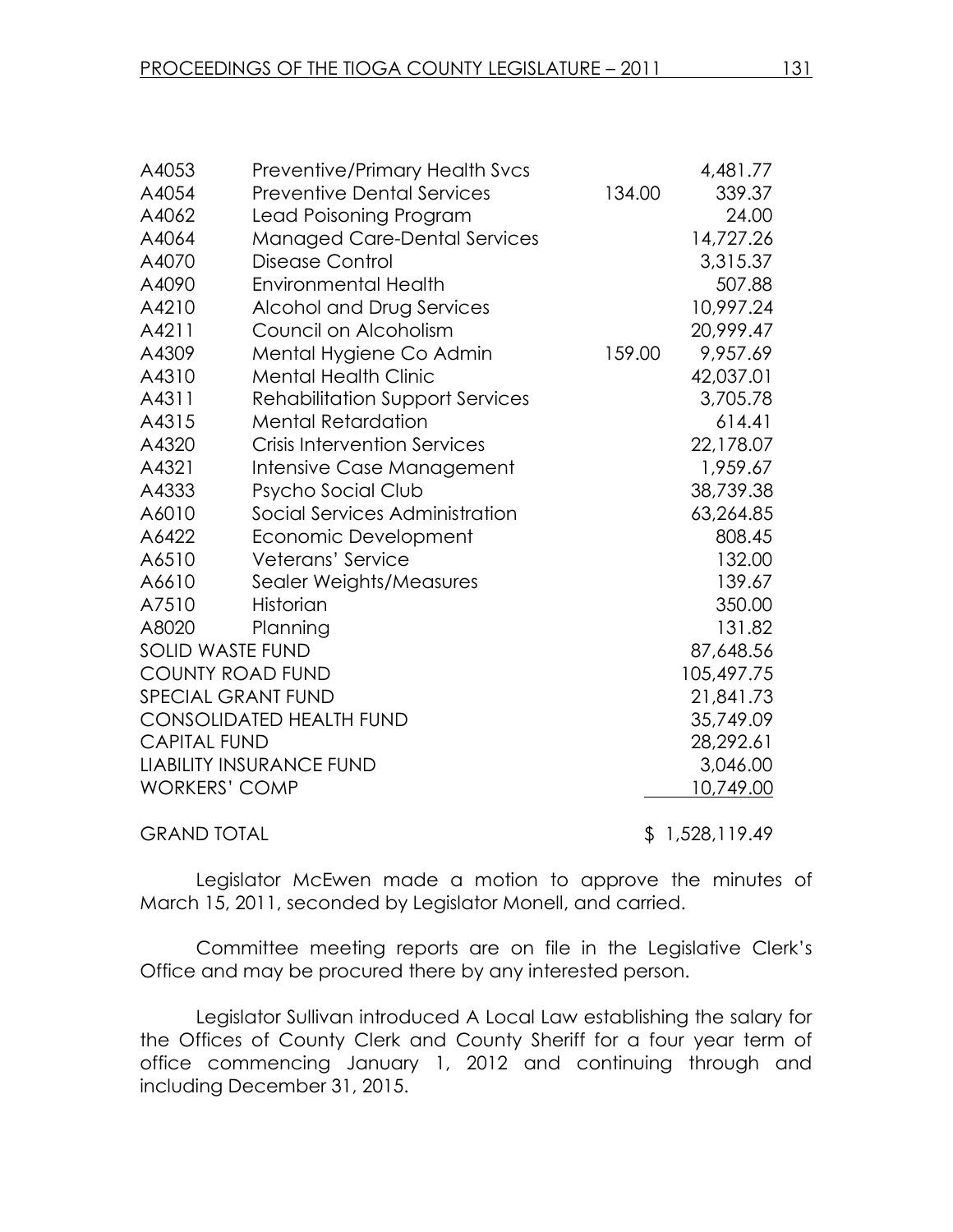County of Tioga

Local Law No. of the Year 2011.

A Local Law establishing the salary for the Offices of County Clerk and County Sheriff for the four year term of office commencing January 1, 2012 and continuing through and including December 31, 2015.

Be It Enacted by the Legislature of the County of Tioga as follows:

# SECTION 1: PURPOSE

As set forth at Local Law No. 3 of 2003, the annual salary for the elected public offices of County Clerk and County Sheriff shall not be increased during a term of office.

Accordingly, it is the purpose and intent of this Local Law to establish the salary for the Offices of County Clerk and County Sheriff for the four-year term of office commencing January 1, 2012 and continuing through and including December 31, 2015.

# SECTION 2: ANNUAL SALARY

A) The annual salary for the Offices of County Clerk and County Sheriff for the term of office beginning January 1, 2012 and continuing through and including December 31, 2015 is hereby established as follows:

| 1. County Clerk   | \$61,000 |
|-------------------|----------|
| 2. County Sheriff | \$77,000 |

# SECTION 3: SEVERABILITY

If any clause, sentence, phrase, paragraph, subdivision, section, rule or part of this ordinance shall be adjudged by any Court or Agency of competent jurisdiction to be invalid, such judgment shall not affect, impair, or invalidate the remainder thereof, but shall be confined in its operation to the clause, sentence, phrase, paragraph, subdivision,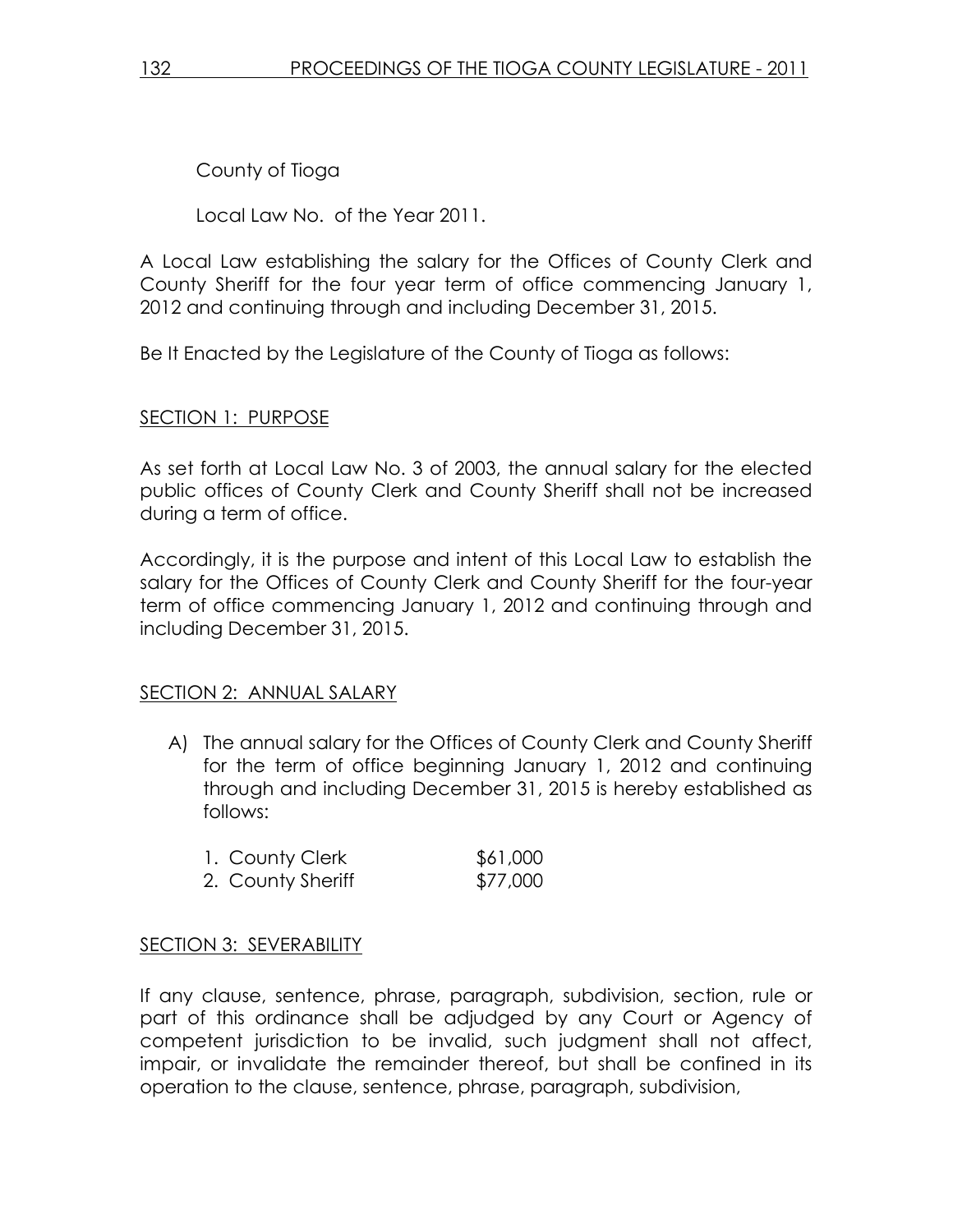section, rule or part thereof directly involved in the controversy in which such judgment shall have been rendered.

# SECTION 4: EFFECTIVE DATE

This Local law shall take effect January 1, 2012.

 Legislator McEwen moved for the adoption of the following resolution, seconded by Legislator Monell.

| REFERRED TO:         | PERSONNEL COMMITTEE                                                       |
|----------------------|---------------------------------------------------------------------------|
| RESOLUTION NO. 99-11 | <b>SCHEDULE PUBLIC HEARING</b><br>LOCAL LAW INTRODUCTORY<br>NO. A OF 2011 |

RESOLVED: That a public hearing shall be held on Local Law Introductory No. A of 2011 A Local Law establishing the salary for the Offices of County Clerk and County Sheriff for the four year term of office commencing January 1, 2012 and continuing through and including December 31, 2015 in the Edward D. Hubbard Auditorium of the Tioga County Office Building, 56 Main Street, Owego, New York 13827 on Thursday, May 5, 2011 at 1:00 P.M. All persons desiring to present written or oral comments may do so at said time.

# ROLL CALL VOTE

Yes – Legislators McEwen, Monell, Weston, Quinlan, Roberts, Sullivan, Hollenbeck, and Huttleston.

No –None.

Absent –Legislator Sauerbrey.

# RESOLUTION ADOPTED.

 Legislator McEwen introduced A Local Law to establish the staggered terms of Tioga County Legislators in accordance with Local Law No. 2 of 1994.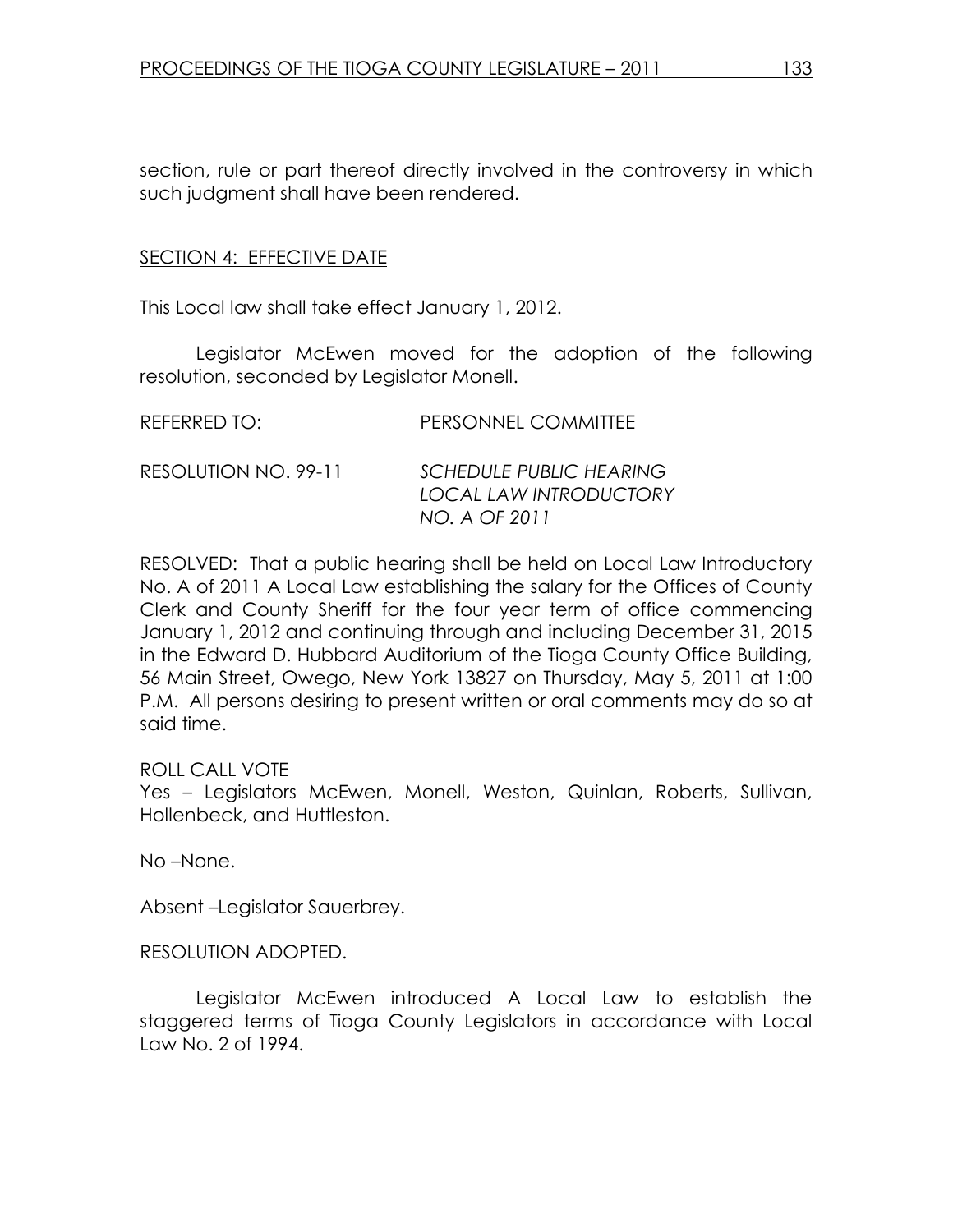County of Tioga

Local Law No. of the Year 2011.

A Local Law to establish the staggered terms of Tioga County Legislators in accordance with Local Law No. 2 of 1994.

Be It Enacted by the Legislature of the County of Tioga as follows:

SECTION 1: TERMS OF OFFICE

Notwithstanding the provisions of any general, special or local law to the contrary, members of the Tioga County Legislature shall continue to be elected to staggered terms of three and four years over a ten year cycle as established in Local Law No. 2 of 1994.

SECTION 2: STAGGERED TERMS OF OFFICE

- A. The seven County Legislative Districts shall be divided into two groups as follows:
	- 1. Group One shall consist of:
		- a. The representative from District No 1
		- b. The representative from District No 2
		- c. The representatives from District No. 4
		- d. The representative from District No. 5
	- 2. Group Two shall consist of:
		- a. The representative from District No. 3
		- b. The representative from District No. 6
		- c. The representatives from District No. 7
- B. The County Legislators elected from the County Legislative Districts included in Group One shall be elected for a term of four (4) years at the general election to be held in the year Two Thousand Eleven (2011) and shall be elected for a term of three (3) years at the general elections to be held Two Thousand Fifteen (2015) and Two Thousand Eighteen (2018).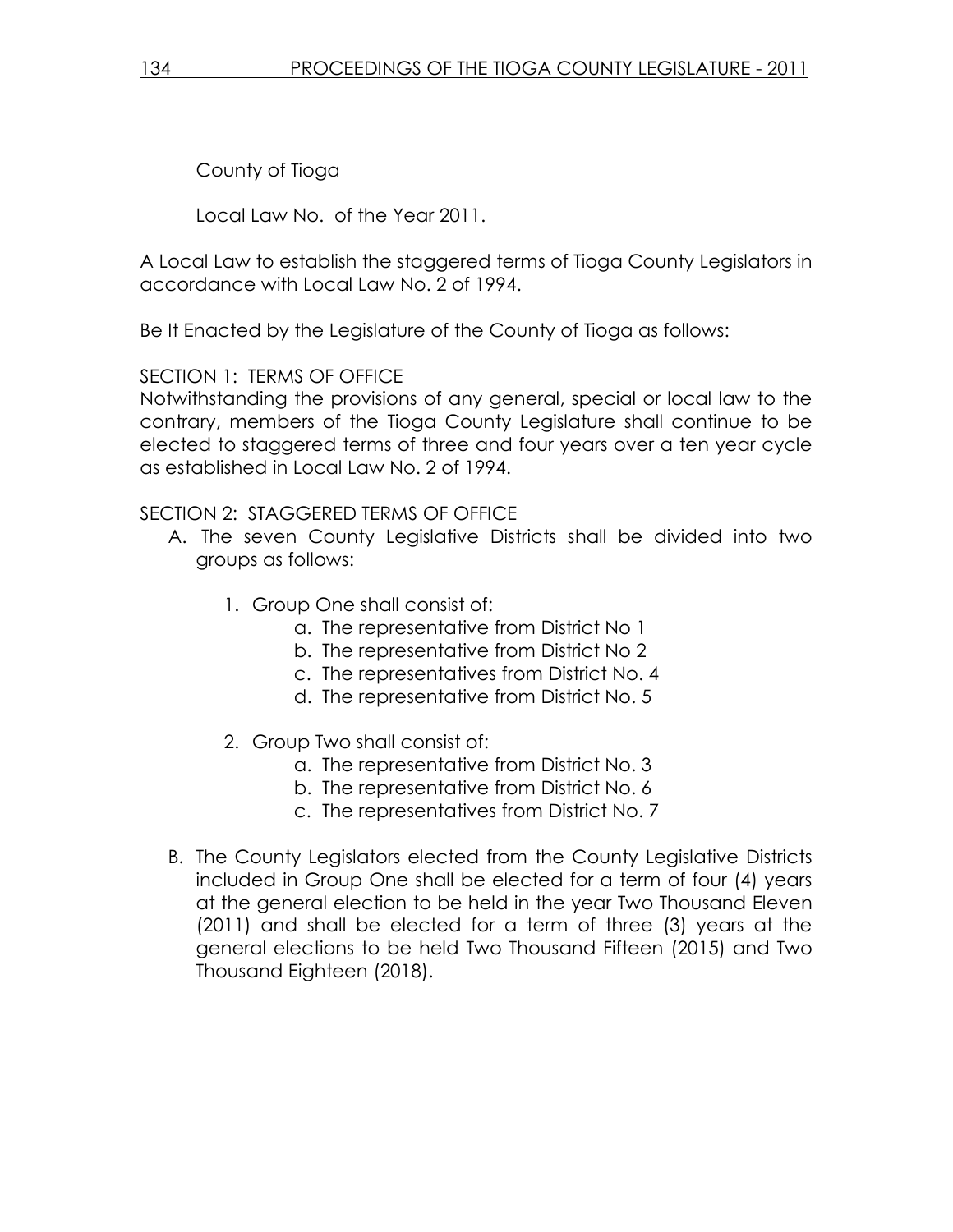- C. The County Legislators from the County Legislative Districts included in Group Two shall be elected for a term of three (3) years at the general elections to be held in the years Two Thousand Eleven (2011) and Two Thousand Fourteen (2014) and shall be elected for a term of four (4) years at the general election to be held in Two Thousand Seventeen (2017).
- D. Subject to reapportionment, if necessary, staggered terms shall be utilized in the general elections following succeeding federal decennial censuses.

### SECTION 3: COUNTY ATTORNEY

The term of office of the County Attorney shall be the same as the term of office of the Legislators in Group One.

### SECTION 4: LEGISLATIVE CLERK

The term of office of the Legislative Clerk shall be the same as the term of office of the Legislators in Group One.

### SECTION 5: BUDGET OFFICFR

The term of office of the Budget Officer shall be the same as the term of office of the Legislators in Group One.

### SECTION 6: EFFECTIVE DATE

This local law shall be effective on the date of adoption.

 Legislator Sullivan moved for the adoption of the following resolution, seconded by Legislator Hollenbeck.

| REFERRED TO:          | <b>LEGISLATIVE WORKSESSION</b>                                                   |
|-----------------------|----------------------------------------------------------------------------------|
| RESOLUTION NO. 100-11 | <b>SCHEDULE PUBLIC HEARING</b><br><b>LOCAL LAW INTRODUCTORY</b><br>NO. B OF 2011 |

RESOLVED: That a public hearing shall be held on Local Law Introductory No. B of 2011 A Local Law to establish the staggered terms of Tioga County Legislators in accordance with Local Law No. 2 of 1994 in the Edward D. Hubbard Auditorium of the Tioga County Office Building, 56 Main Street, Owego, New York 13827 on Thursday, May 5, 2011 at 1:05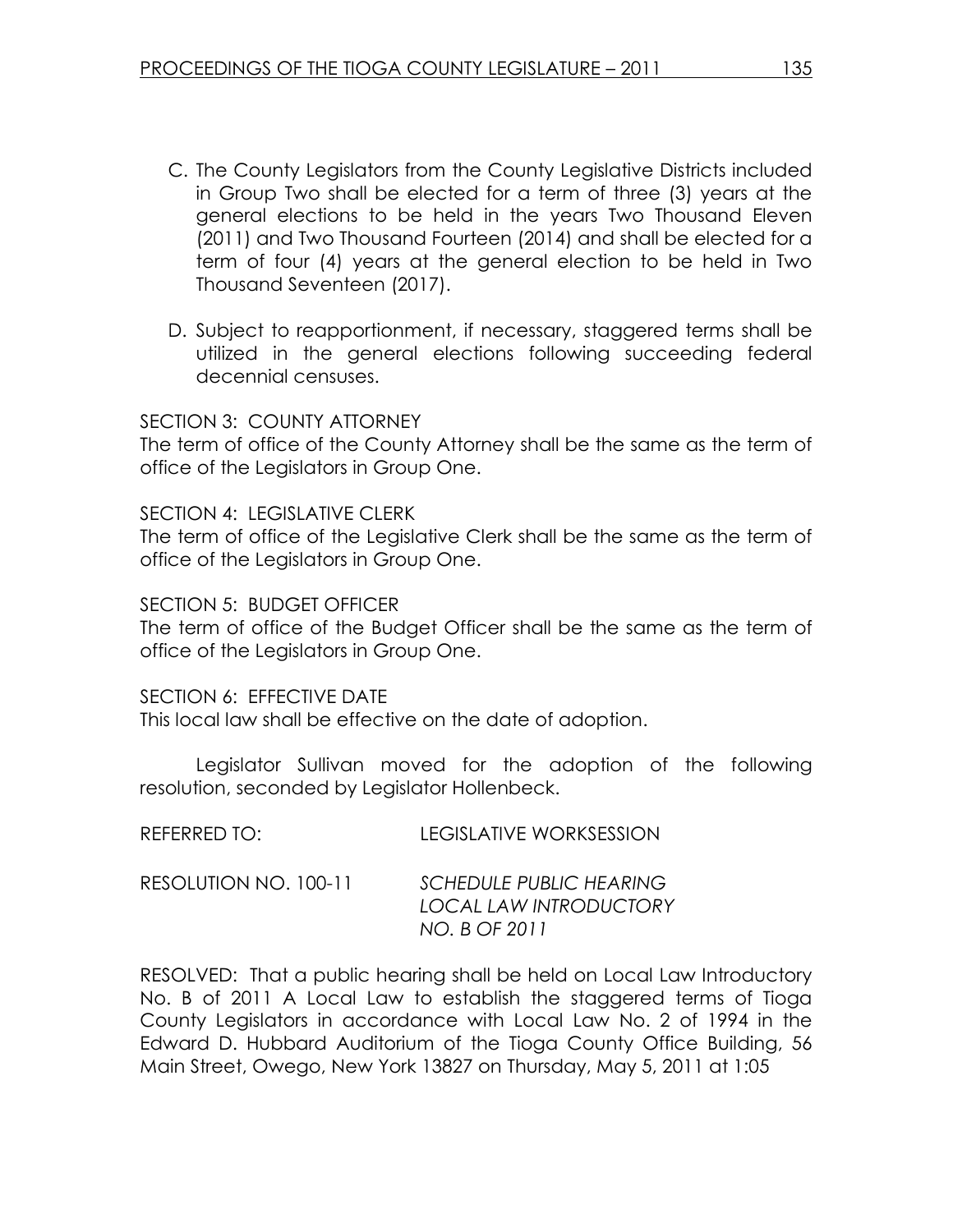P.M. All persons desiring to present written or oral comments may do so at said time.

ROLL CALL VOTE

Yes – Legislators McEwen, Monell, Weston, Quinlan, Roberts, Sullivan, Hollenbeck, and Huttleston.

No –None.

Absent –Legislator Sauerbrey.

RESOLUTION ADOPTED.

 Legislator Sullivan moved for the adoption of the following resolution, seconded by Legislator McEwen.

REFERRED TO: ED&P COMMITTEE

RESOLUTION NO. 101-11 APPLY FOR NEW YORK STATE HOUSING TRUST FUND CORPORATION – 2011 NEW YORK MAIN STREET PROGRAM GRANT FUNDS

WHEREAS: The NYS Housing Trust Fund Corporation through their 2011 New York Main Street Program (NYMS) has made available a funding opportunity for rehabilitation of building stock to foster small business development, expand housing, stimulate reinvestment, enable adaptive reuse, address Americans with Disabilities Act (ADA), address code enforcement issues, energy efficiency and to preserve and revitalize mixed-use (commercial, civic and residential) business districts through building rehabilitation, façade improvement and streetscape improvement grants; and

WHEREAS: The NYMS Program criteria allows units of government to be eligible applicants and to act as a Local Program Administrator (LPA); and

WHEREAS: The Tioga County Tourism Study (2004) recommends that our revitalization efforts follow the National Trust's Main Street Center 4-point Approach, one of which is – Design: Enhancing the historic commercial district's physical appearance through building rehabilitation, compatible new construction, public improvements and design management systems; and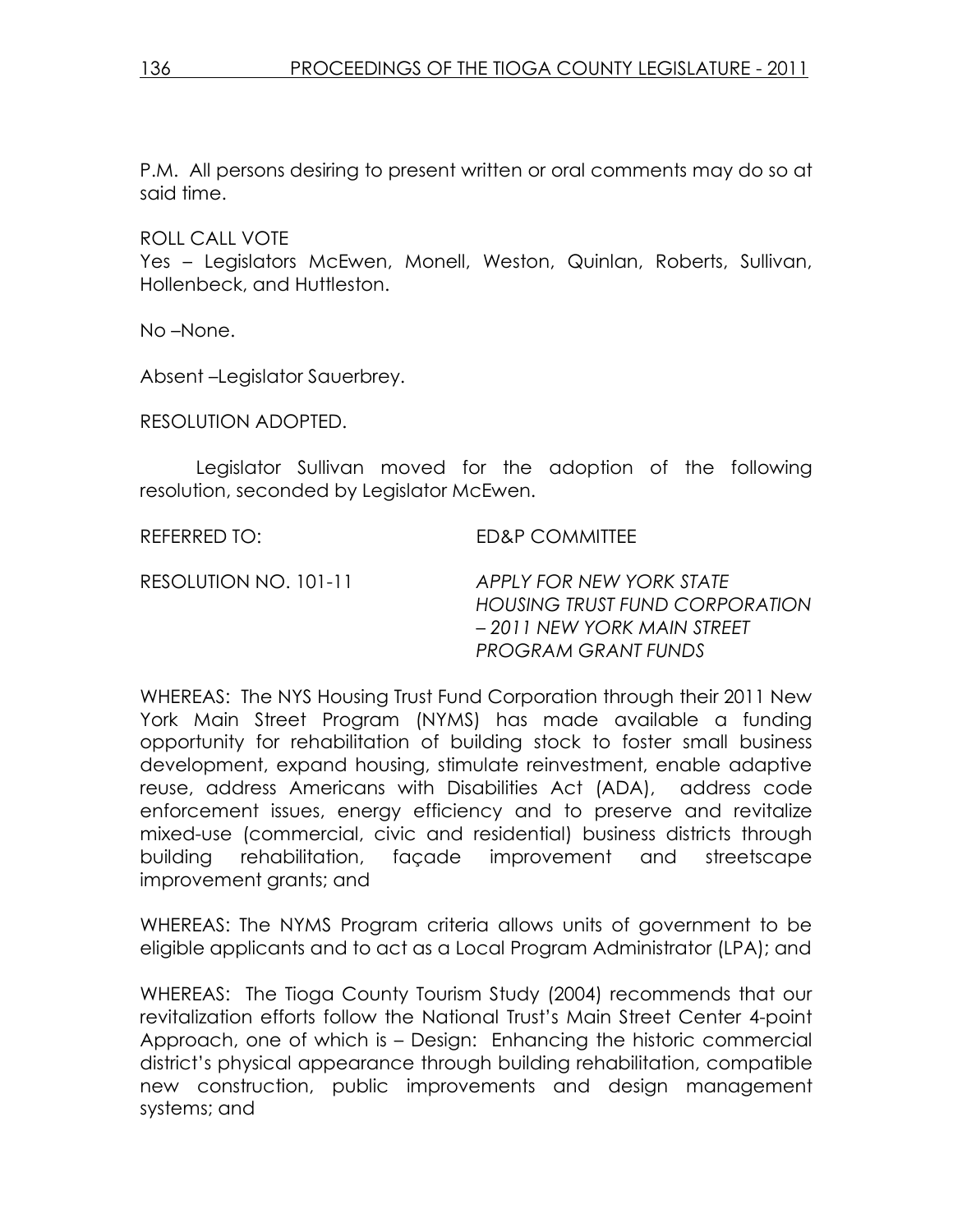WHEREAS: The Village of Owego has initiated a coordinated effort to revitalize their targeted historic central business district through several recent, significant accomplishments and their Village of Owego Consolidated Master Plan (adopted 2003), includes a strategy in the Economic Development Chapter and Building Improvements and Filling Vacancies section to "Seek… pertinent funding to undertake commercial revitalization"; and

WHEREAS: The Village of Owego and Tioga County approved resolutions for the 2010 NYMS Program in which application was made and said application was awarded and is has been encumbered for twelve ongoing projects at this time, and

WHEREAS: The Village of Owego approved a resolution in support of this application to the 2011 NYMS Program by Tioga County and is desirous of the County conducting this activity for them; and

WHEREAS: Several additional property owners in the Village of Owego downtown business district target area have expressed in writing interest in utilizing this funding to make building improvements; and

WHEREAS: This grant source requires applicants to administer and ensure successful completion of all assisted projects by evaluating and assuring compliance with all local, state and federal laws and regulations, and allows an up to a 7.5% administrative fee as administrative revenue for providing such services; and

WHEREAS: The NYMS Program grant application will be submitted for a total of up to \$500,000 for building rehabilitation and façade improvements with 25% cash match provided by property owners, plus Tioga County Department of Economic Development & Planning will receive revenue for staff time to provide administrative services, therefore be it

RESOLVED: That the Tioga County Legislature hereby authorizes submission and administration of said grant to New York State Housing Trust Fund, NYMS Program in the amount of up to \$500,000 with cash match provided by property owners with up to 7.5% in administrative revenue to be received for providing such services.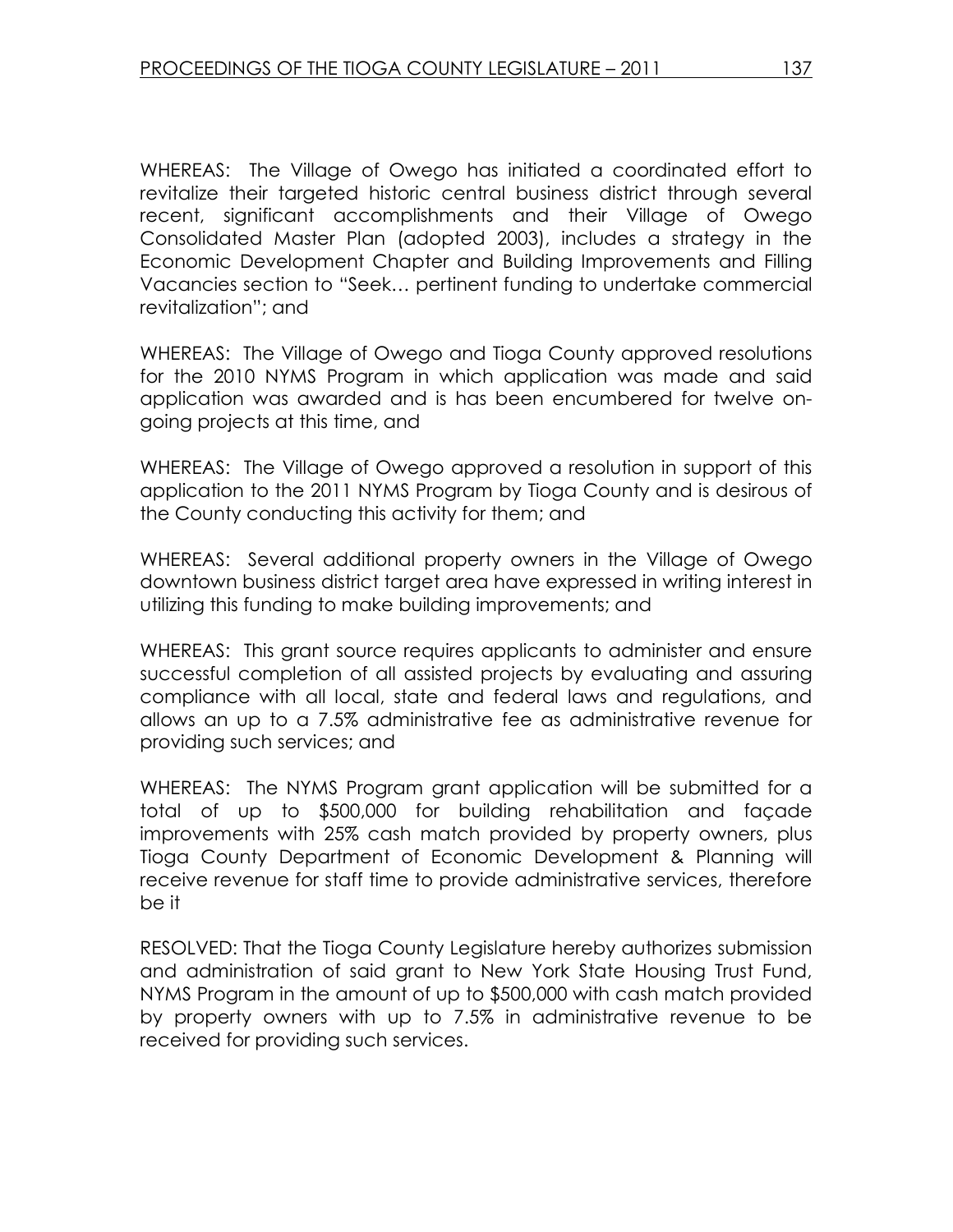# ROLL CALL VOTE

Yes – Legislators McEwen, Monell, Weston, Quinlan, Roberts, Sullivan, Hollenbeck, and Huttleston.

No –None.

Absent –Legislator Sauerbrey.

RESOLUTION ADOPTED.

 Legislator Roberts moved for the adoption of the following resolution, seconded by Legislator Sullivan.

REFERRED TO: PUBLIC WORKS

RESOLUTION NO. 102-11 AWARD CONSTRUCTION BID FOR STRAITS CORNERS RD BRIDGE OVER PIPE CREEK (BIN: 3335040) TO ECONOMY PAVING CORTLAND, NEW YORK

WHEREAS: Tioga County has received a bond issue for Capital Projects; and

WHEREAS: March 16, 2011 at 10:30 AM sealed bids were opened for the construction of the Straits Corners Bridge over Pipe Creek (BIN: 3335040), Town of Tioga, NY: and

WHEREAS: The bid results were as follows:

| 1. Economy Paving               | Cortland, NY                  | \$986,689.80   |
|---------------------------------|-------------------------------|----------------|
| 2. Frampton Construction        | Pine City, NY                 | \$990,000.00   |
| 3. Procon Contracting           | Vestal, NY                    | \$998,000.00   |
| 4. Vector Construction          | Cicero, NY                    | \$1,009,724.20 |
| 5. Silverline Construction      | Burdett, NY                   | \$1,086,000.00 |
| 6. R. DeVincentis Construction  | Binghamton, NY                | \$1,086,000.00 |
| 7. Slate Hill Constructors, INC | Warners, NY                   | \$1,179,748.40 |
| 8. FAHS Construction Group      | Binghamton, NY \$1,228,589.70 |                |
|                                 |                               |                |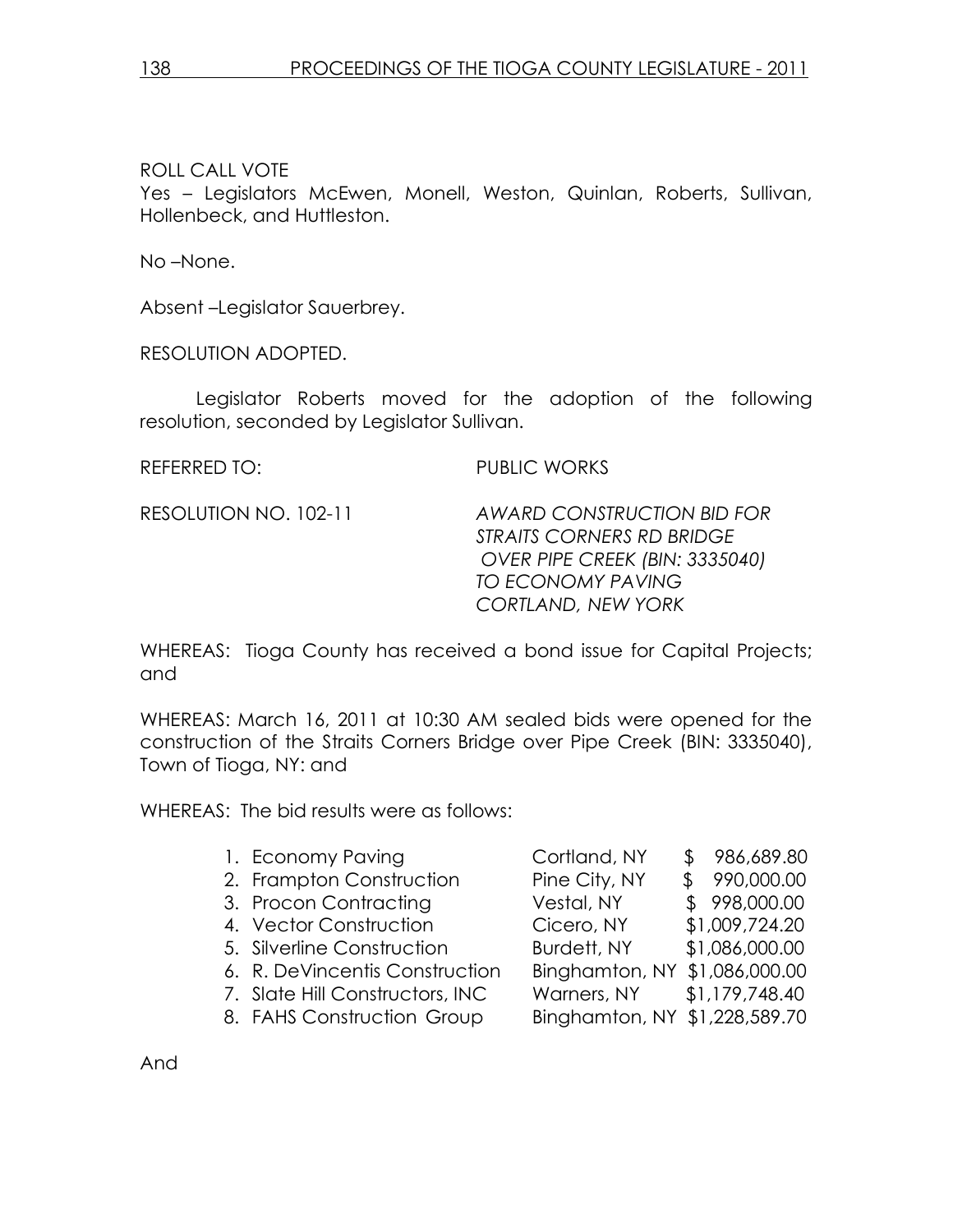WHEREAS: Labella Associates, Rochester, NY has reviewed the bid proposals and recommends awarding the project to the low bidder Economy Paving Co., Cortland, NY, which satisfies the requirement for qualifications; therefore be it

RESOLVED: That the Tioga County Legislature award the bid for the replacement of the Straits Corners Road Bridge over Pipe Creek (BIN: 3335040) not to exceed \$986,689.80 to be paid out of the Straits Corners Road Bridge Account H2010.06.

### ROLL CALL VOTE

Yes – Legislators McEwen, Monell, Weston, Quinlan, Roberts, Sullivan, Hollenbeck, and Huttleston.

No –None.

Absent –Legislator Sauerbrey.

RESOLUTION ADOPTED.

 Legislator Roberts moved for the adoption of the following resolution, seconded by Legislator Sullivan.

REFERRED TO: PUBLIC WORKS

RESOLUTION NO. 103-11 HIRE LABELLA ASSOCIATES FOR CONSTRUCTION MANAGEMENT & INSPECTION SERVICES FOR THE STRAITS CORNERS RD BRIDGE BIN: 3335040

WHEREAS: Tioga County bonded for a program for rehabilitation of various bridges within the County; and

WHEREAS: Labella Associates has submitted a proposal for Construction Management and Inspection for the Replacement of Straits Corners Rd. Bridge over Pipe Creek (Bin: 3335040); therefore be it

RESOLVED: That the Tioga County Legislature award the Construction Management and Inspection Services contract to Labella Associates, Rochester, NY 14614 in the amount of \$92,447 to be paid out of Straits Corners Rd Bridge Account H2010.06.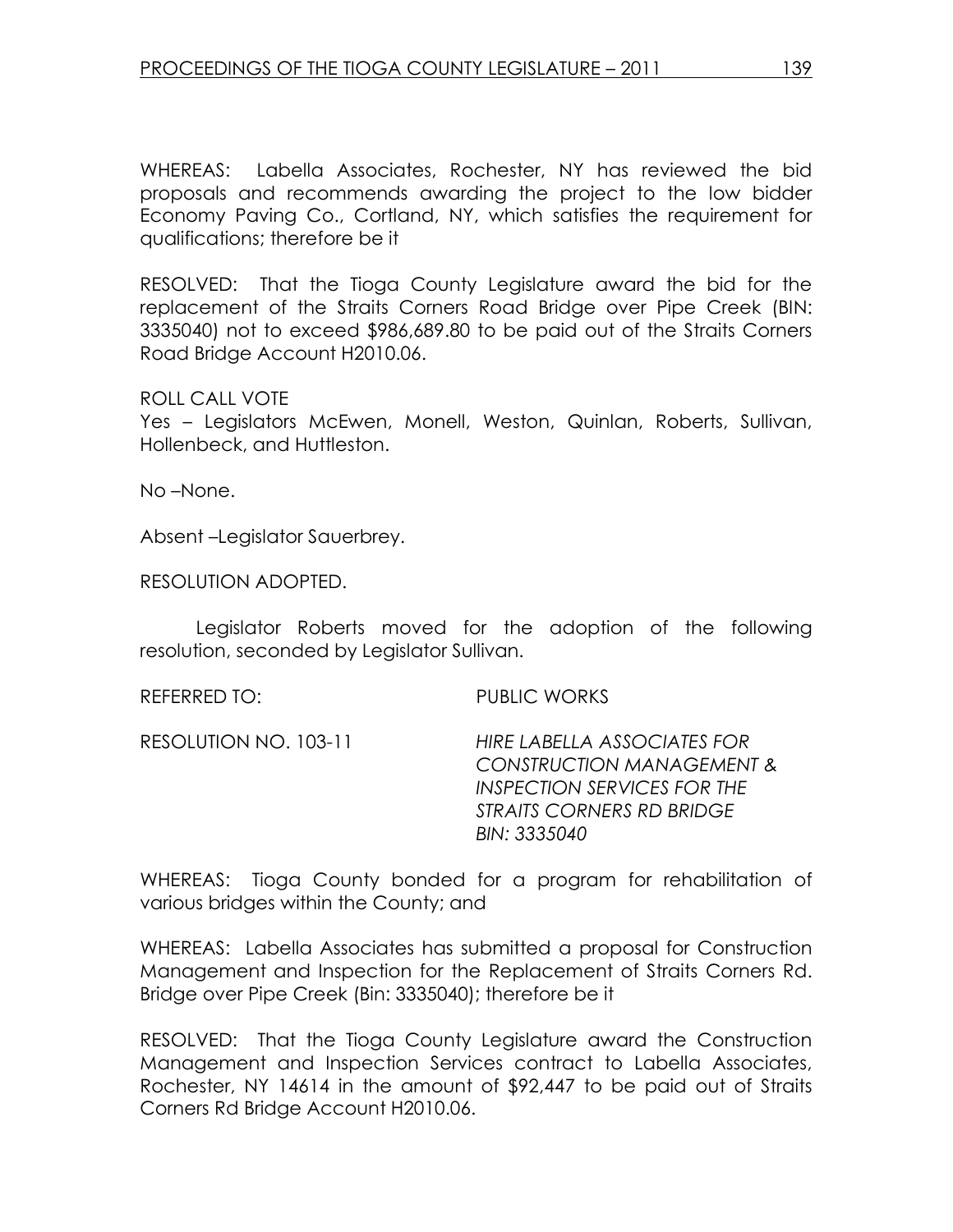# ROLL CALL VOTE

Yes – Legislators McEwen, Monell, Weston, Quinlan, Roberts, Sullivan, Hollenbeck, and Huttleston.

No –None.

Absent –Legislator Sauerbrey.

RESOLUTION ADOPTED.

 Legislator Huttleston moved for the adoption of the following resolution, seconded by Legislator Hollenbeck.

| REFERRED TO:          | <b>HEALTH &amp; HUMAN SERVICES COMMITTEE</b><br><b>FINANCE COMMITTEE</b> |
|-----------------------|--------------------------------------------------------------------------|
| RESOLUTION NO. 104-11 | APPROPRIATION OF FUNDS<br>SOCIAL SERVICES                                |

WHEREAS: Additional funding has been awarded to Tioga County Department of Social Services from the Office of Temporary and Disability Assistance for Transitional Jobs program; and

WHEREAS: The plan submitted for expenditure of these funds has been approved; and

WHEREAS: Tioga Opportunities, Inc. is contracted to provide work experience services; and

WHEREAS: Appropriation of Funds requires Legislative approval; therefore be it

RESOLVED: That funding be appropriated as follows:

| From: A4610.00 Federal Aid: Administration | \$12,073 |
|--------------------------------------------|----------|
|--------------------------------------------|----------|

To: A6010.40.140 Contracting Services \$ 12,073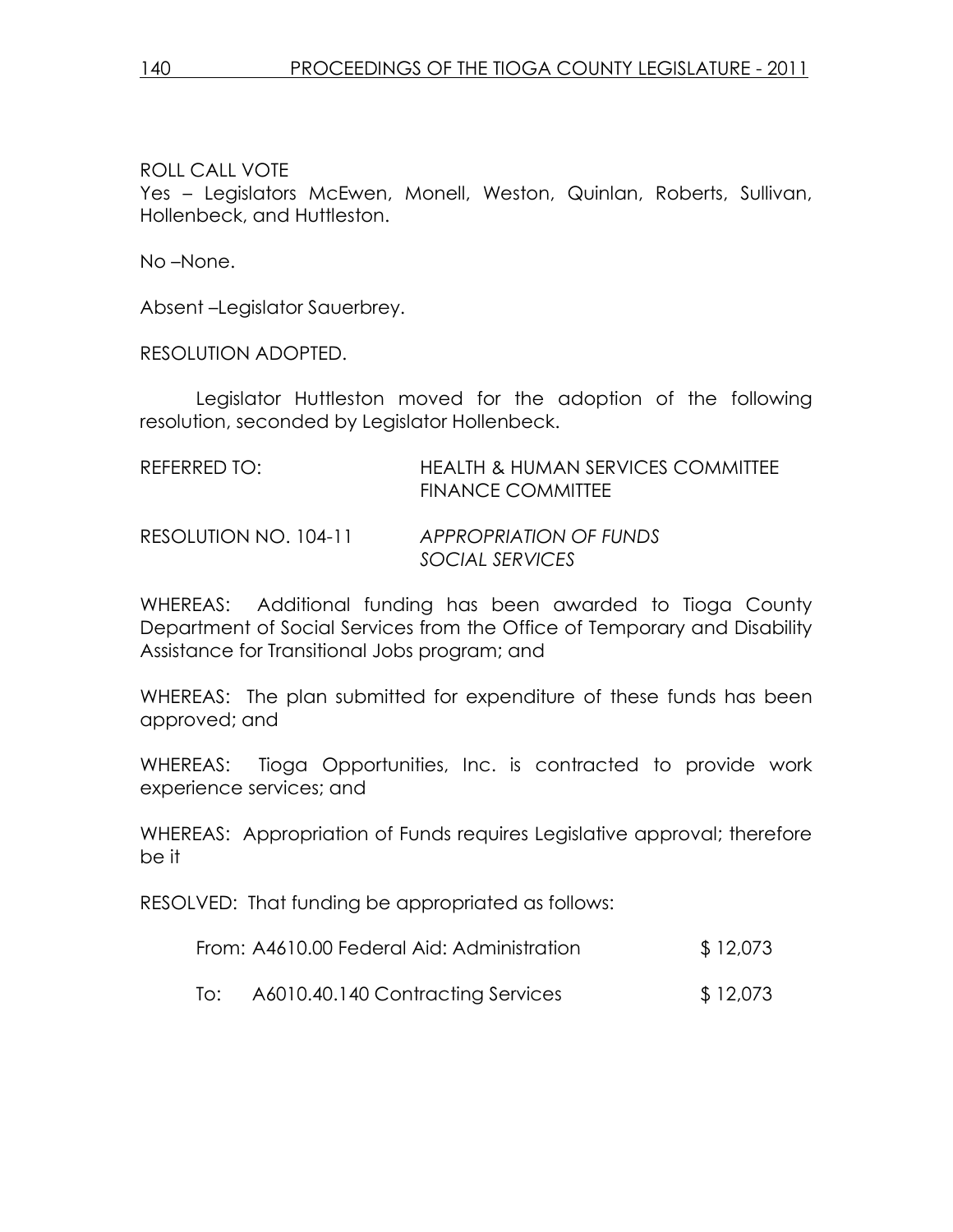# ROLL CALL VOTE

Yes – Legislators McEwen, Monell, Weston, Quinlan, Roberts, Sullivan, Hollenbeck, and Huttleston.

No –None.

Absent –Legislator Sauerbrey.

RESOLUTION ADOPTED.

 Legislator Huttleston moved for the adoption of the following resolution, seconded by Legislator McEwen.

| REFERRED TO:          | <b>HEALTH &amp; HUMAN SERVICES</b>                                                                        |
|-----------------------|-----------------------------------------------------------------------------------------------------------|
| RESOLUTION NO. 105-11 | AUTHORIZATION TO MAKE FEDERAL<br>SECTION 5311 CONSOLIDATED GRANT<br><b>APPLICATION</b><br>SOCIAL SERVICES |

WHEREAS: The County of Tioga is submitting a request for a grant of operating assistance and capital funds to the New York State Department of Transportation, pursuant to Section 5311, Title 49 United States Code, for a project to provide public mass transportation service for fixed route and demand response service throughout the County, with limited service to contiguous counties, by Tioga Transport, Inc. for the 2011 and 2012 fiscal years; and

WHEREAS: The County of Tioga and the State of New York have entered into a continuing agreement which authorizes the undertaking of the Project and payment of the Federal Share; and

WHEREAS: The County of Tioga is contracting with a third party subcontractor for the project described above; now therefore be it

RESOLVED: That the Chair of the Legislature is authorized to act on behalf of the County of Tioga to sign the application and progress and complete the above named project; and be it further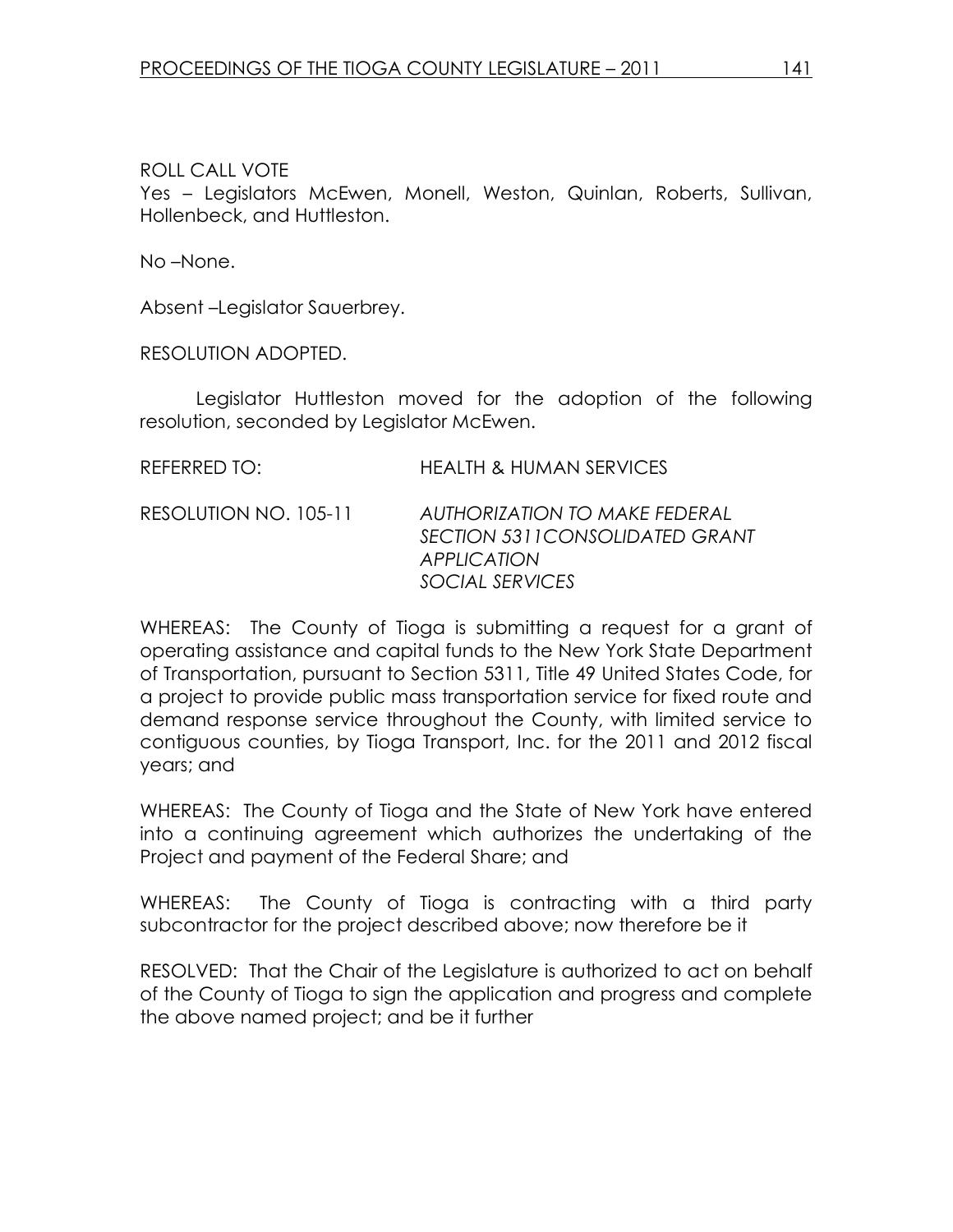RESOLVED: That the Chair of the Legislature is authorized to sign any contracts or agreements between County of Tioga and any third party subcontractor necessary to complete the public transportation project, subject to the approval of the County Attorney.

# ROLL CALL VOTE

Yes – Legislators McEwen, Monell, Weston, Quinlan, Roberts, Sullivan, Hollenbeck, and Huttleston.

No –None.

Absent –Legislator Sauerbrey.

RESOLUTION ADOPTED.

 Legislator Huttleston moved for the adoption of the following resolution, seconded by Legislator Hollenbeck.

REFERRED TO: HEALTH & HUMAN SERVICES COMMITTEE

| RESOLUTION NO. 106-11 | <b>RESOLUTION APPOINTING</b>      |
|-----------------------|-----------------------------------|
|                       | DONNA CORBIN TO THE MENTAL        |
|                       | <b>HEALTH SUBCOMMITTEE OF THE</b> |
|                       | <b>COMMUNITY SERVICES BOARD</b>   |

WHEREAS: The Mental Health Subcommittee of the Tioga County Community Services Board has a vacant position available; and

WHEREAS: Donna Corbin, representing Glove House, Inc. has been attending the Mental Health Subcommittee meetings in a Guest capacity for the last six months and has now expressed an interest in filling the vacant position; and

WHEREAS: The Chair of the Mental Health Subcommittee recommended her membership on the Subcommittee to the Community Services Board; and

WHEREAS: The Community Services Board nominated Ms. Corbin for the position at its March 17, 2011 meeting; now therefore be it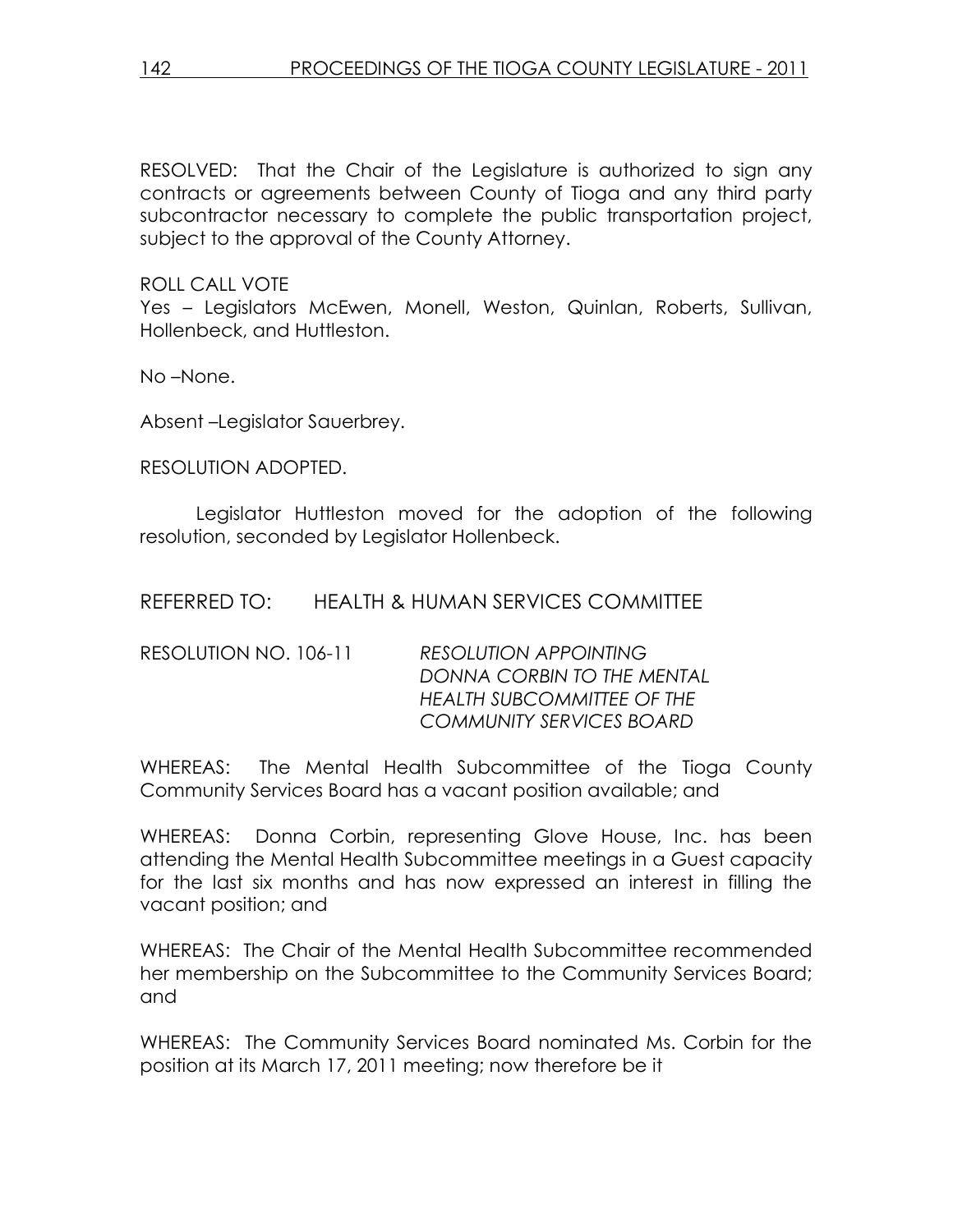RESOLVED: That the Tioga County Legislature hereby appoints Donna Corbin to the Mental Health Subcommittee of the Tioga County Community Services Board effective April 12, 2011.

ROLL CALL VOTE

Yes – Legislators McEwen, Monell, Weston, Quinlan, Roberts, Sullivan, Hollenbeck, and Huttleston.

No –None.

Absent –Legislator Sauerbrey.

RESOLUTION ADOPTED.

 Legislator McEwen moved for the adoption of the following resolution, seconded by Legislator Sullivan.

REFERRED TO: LEGISLATIVE WORKESSION

RESOLUTION NO. 107-11 RESOLUTION URGING GOVERNOR CUOMO TO REJECT THE 2011 NYS MANDATE RELIEF REDESIGN TEAM REPORT

WHEREAS: Governor Andrew Cuomo issued Executive Order No. 6 which, among other things, formed a Mandate Relief Redesign Team to fundamentally redesign and reform government to make it more affordable and efficient; and

WHEREAS: On March 1, 2011, Governor Cuomo accepted a preliminary report from said Redesign Team; and

WHEREAS: Although the effort may have been well-intended, the Report provides little mandate relief and, instead, offers goals and ideas for future study; and

WHEREAS: The Report does not meet the mission that was identified by the Governor and provides no substantial recommendations or specific legislation to curb unfunded mandates or implement mandate relief in the near future; and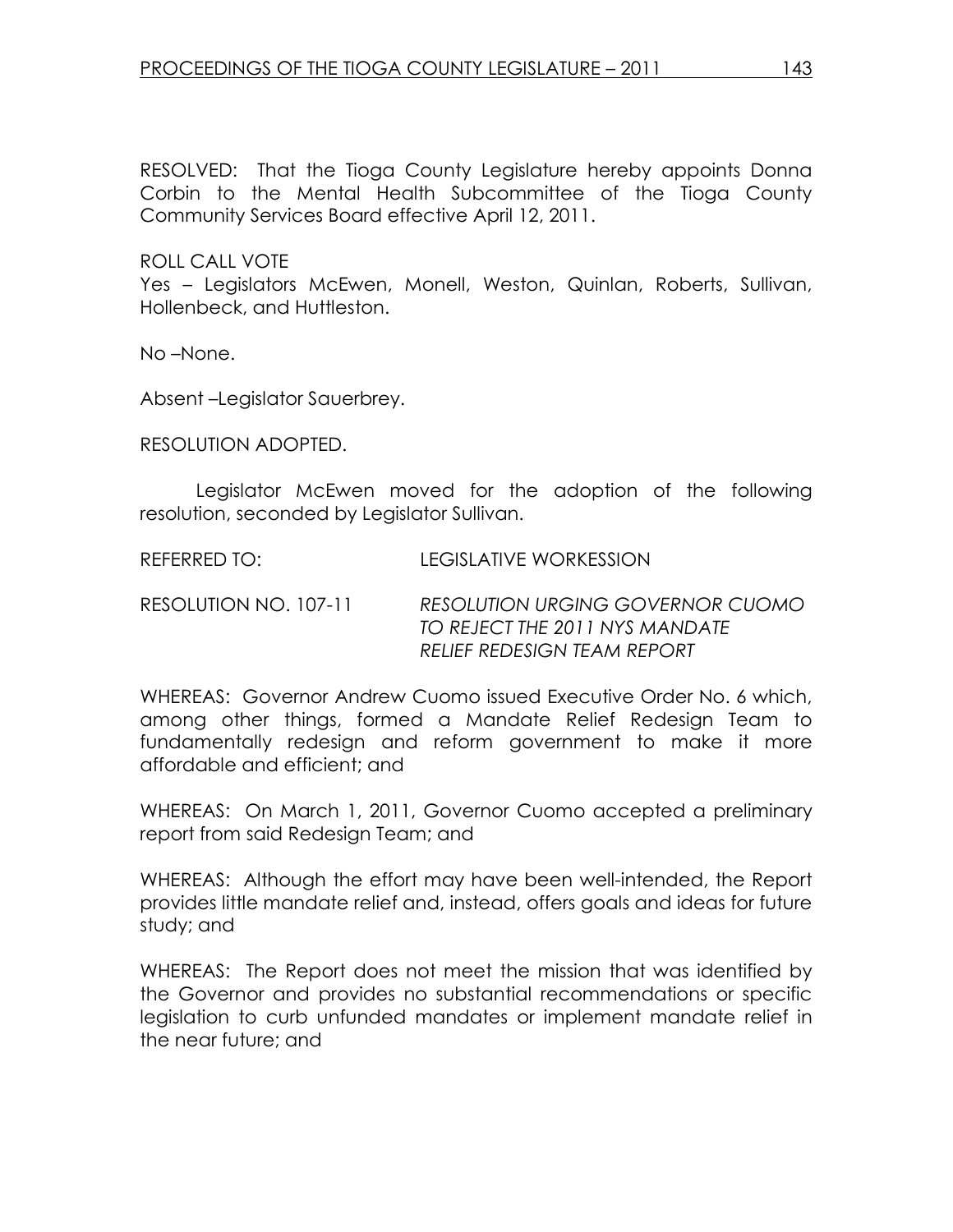WHEREAS: New York State mandates upon lower level governments are responsible for imposing huge property taxes upon residents of the State; and

WHEREAS: It is imperative that Governor Cuomo implement real mandate reform now, rather than promise relief to taxpayers through future studies; now therefore be it

RESOLVED: That the Tioga County Legislature hereby urges Governor Andrew Cuomo to reject the 2011 Mandate Relief Redesign Team Report and to immediately direct said Team to prepare a final report that introduces property tax relief for the citizens of New York State; and be it further

RESOLVED: That certified copies of this Resolution be forwarded to the County Treasurer, Governor Andrew Cuomo, Senator Thomas Libous, Assemblymen Finch and Friend, NYS Association of Counties, all New York State Counties, and to each and every other person, institution or agency who will further the purport of this Resolution.

ROLL CALL VOTE

Yes – Legislators McEwen, Monell, Weston, Quinlan, Roberts, Sullivan, Hollenbeck, and Huttleston.

No –None.

Absent –Legislator Sauerbrey.

RESOLUTION ADOPTED.

 Legislator Sullivan moved for the adoption of the following resolution, seconded by Legislator Hollenbeck.

| REFERRED TO:          | LEGISLATIVE WORKSESSION             |
|-----------------------|-------------------------------------|
| RESOLUTION NO. 108-11 | AMEND POLICY 11                     |
|                       | <b>TRAVEL POLICY AND PROCEDURES</b> |

WHEREAS: Policy 11 Travel Policy and Procedures needs to have an accountable plan to be in conformance with IRS regulations; therefore be it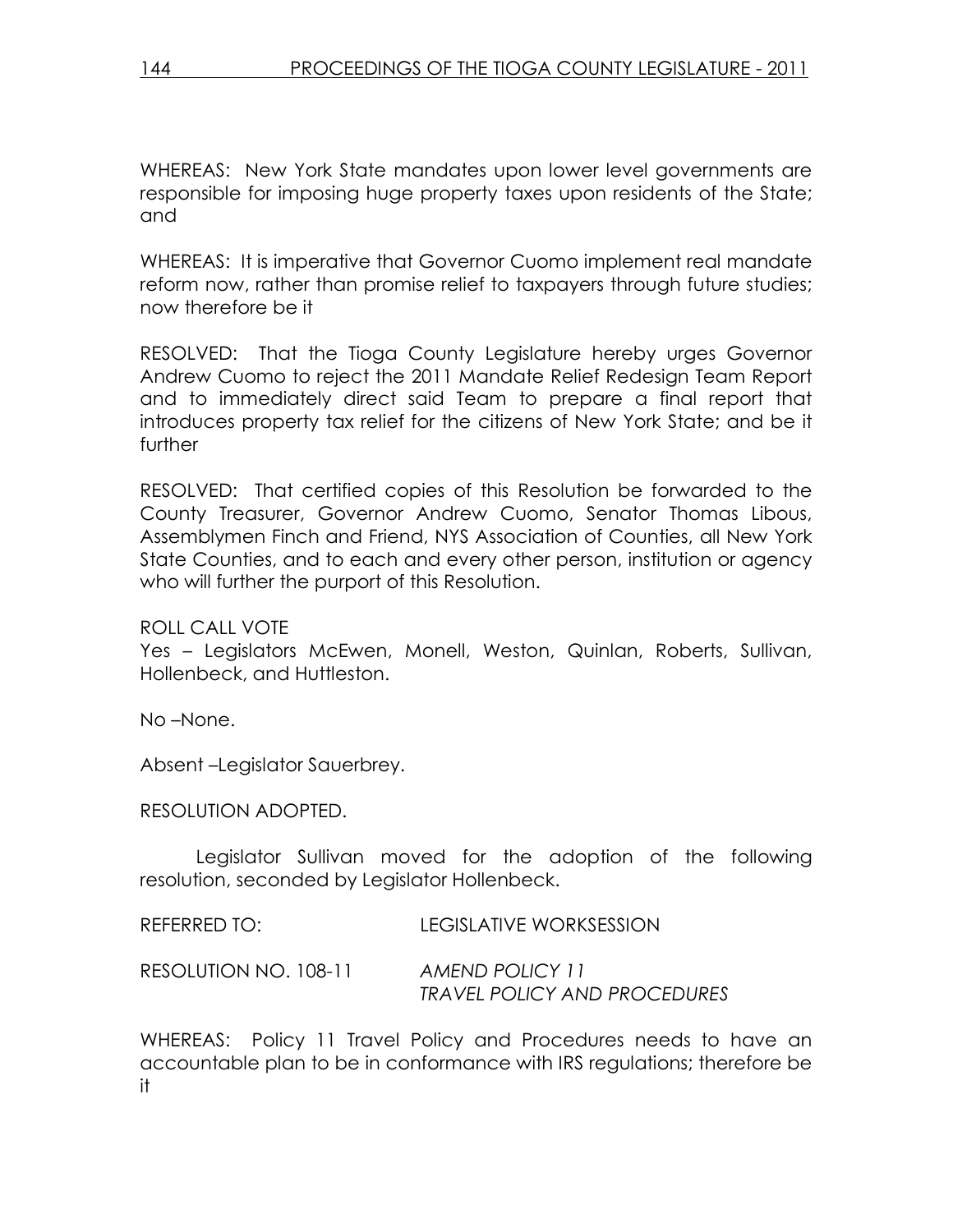RSOLVED: That Policy 11 Travel Policy and Procedures be amended to add Section IX Accountability and shall read as follows:

# **IX. ACCOUNTABILITY**

- A. You must adequately account to the County of Tioga for expenses within 30 days of completion of travel.
- B. You must return any excess reimbursement or allowance within 30 days of completion of travel.

And be it further

RESOLVED: That the remainder of Policy 11 Travel Policy and Procedures shall remain in full force and effect.

ROLL CALL VOTE Yes – Legislators McEwen, Monell, Weston, Quinlan, Roberts, Sullivan, Hollenbeck, and Huttleston.

No –None.

Absent –Legislator Sauerbrey.

RESOLUTION ADOPTED.

 Legislator Huttleston moved for the adoption of the following resolution, seconded by Legislator Hollenbeck.

| REFERRED TO:          | <b>HEALTH &amp; HUMAN SERVICES COMMITTEE</b>                                      |
|-----------------------|-----------------------------------------------------------------------------------|
| RESOLUTION NO. 109-11 | POLICY 25 BLOODBORNE<br>PATHOGENS PROTECTION PROGRAM<br>AND EXPOSURE CONTROL PLAN |

WHEREAS: Policy 25 Bloodborne Pathogens Protection Program and Exposure Control Plan needed to have significant changes made to it along with the addition of a section; therefore be it

RESOLVED: That Policy 25 Bloodborne Pathogens Protection Program and Exposure Control Plan be amended in its entirety and the amended Policy is as follows: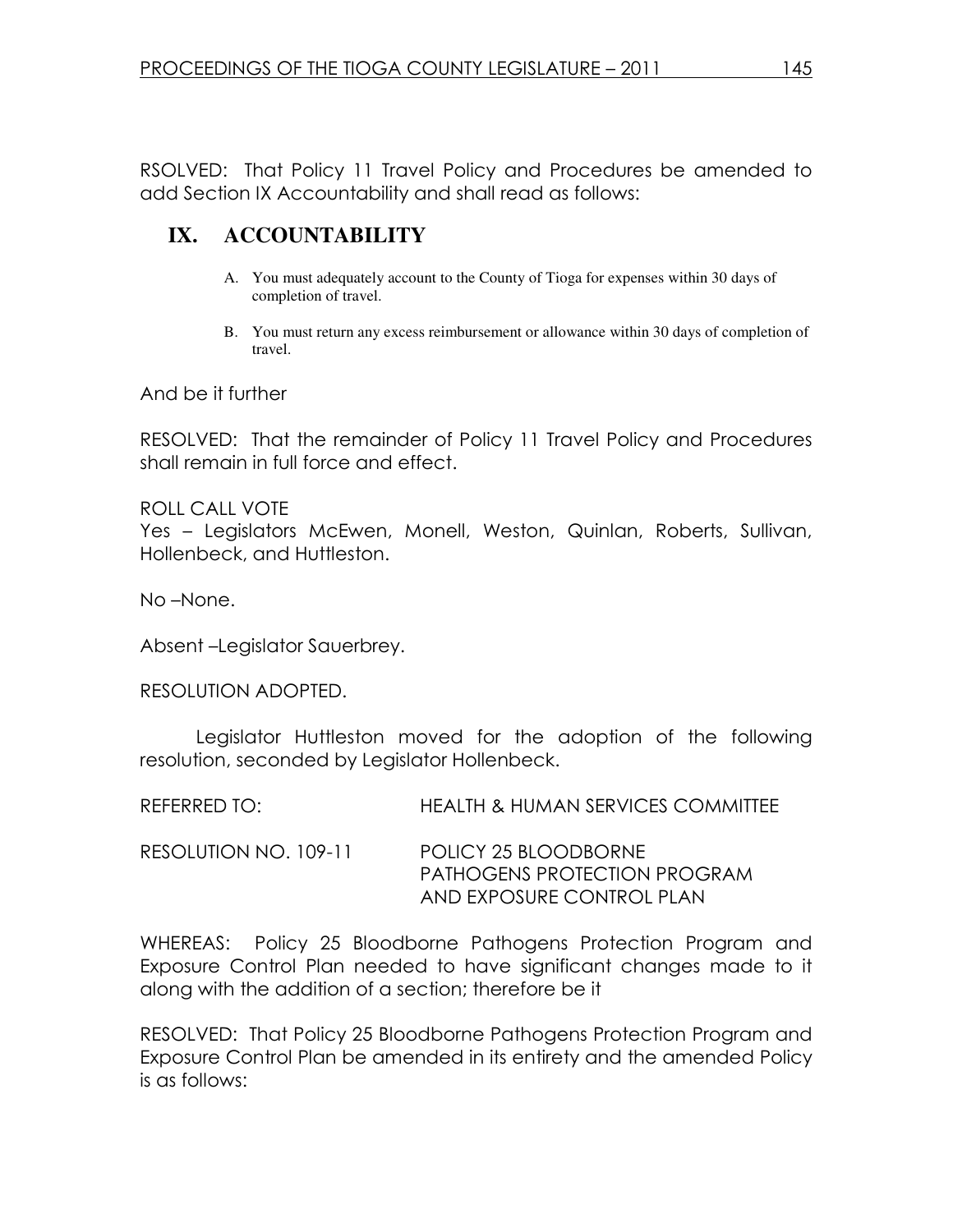# POLICY 25

# BLOODBORNE PATHOGENS PROTECTION PROGRAM AND EXPOSURE CONTROL PLAN

Sec.

- I. Purpose and Scope
- II. Definitions
- III. Exposure Control Plan
- IV. Personal Protective Equipment (PPE)
- V. Housekeeping
- VI. Training
- VII. Hepatitis B Vaccine Program
- VIII. Post Exposure Program

In accordance with the Occupational Safety and Health Administration Rule as set forth in 29 CRF Part 1910.1030 inclusive of 2001 changes to the Standard, Tioga County hereby adopts the following policy:

# I. PURPOSE AND SCOPE

The purpose of this policy is to limit occupational exposure to blood and other potentially infectious materials since any exposure could result in transmission of bloodborne pathogens which could lead to disease or death. This policy shall cover all employees who, as a result of performing their job duties, can be reasonably anticipated to face contact with blood or other potentially infectious material.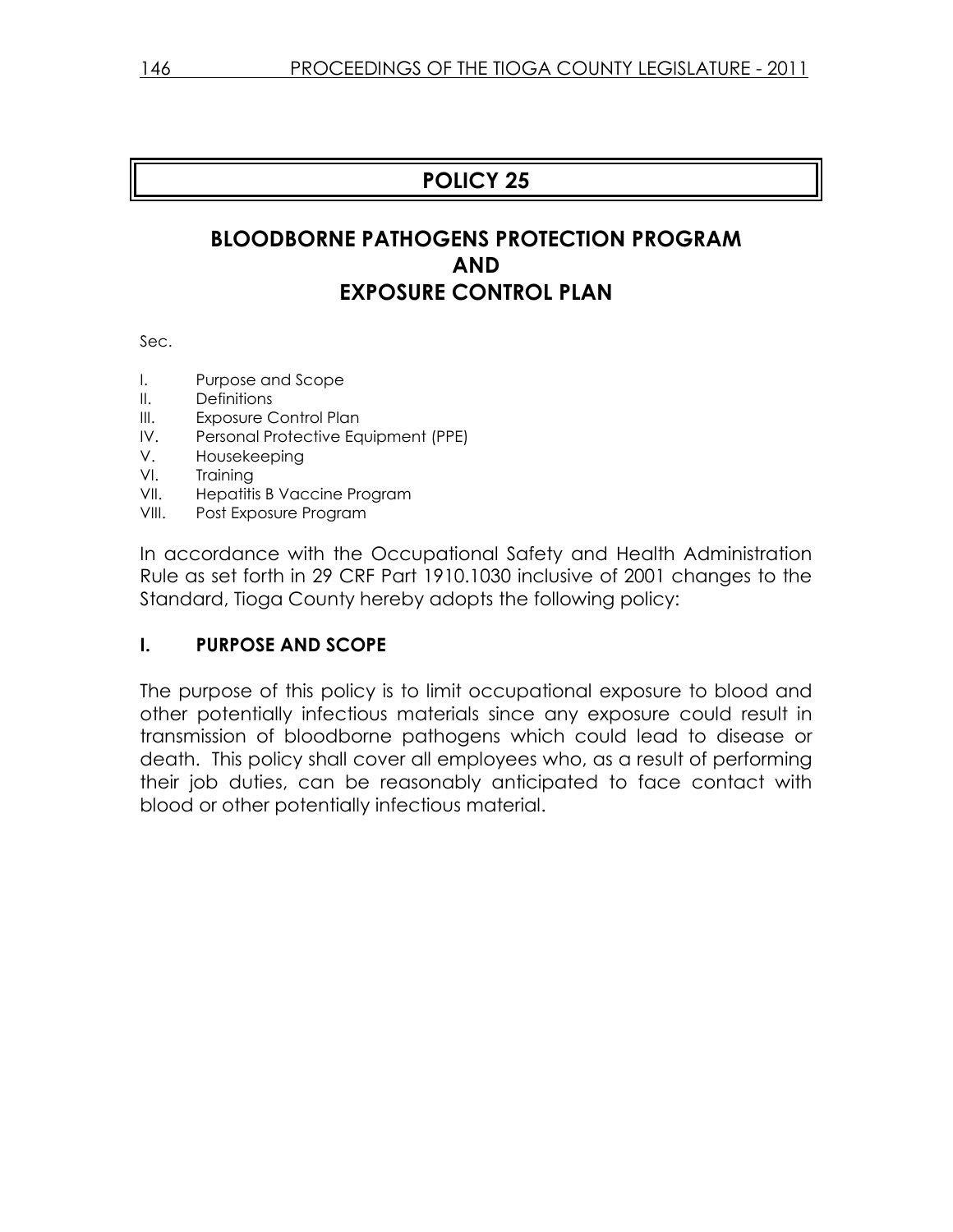### II. DEFINITIONS

**BLOOD:** means human blood, human blood components and products made from human blood.

**BLOODBORNE PATHOGENS:** means pathogenic microorganisms that are present in human blood or other potentially infectious materials and can cause disease in humans. These pathogens include, but are not limited to Hepatitis B virus (HBV), Hepatitis C virus (HCV) and Human Immunodeficiency virus (HIV).

**CLINICAL LABORATORY:** means a workplace where diagnostic or other screening procedures are performed on blood or other potentially infectious materials.

**CONTAMINATED:** means the presence or the reasonably anticipated presence of blood or other potentially infectious materials on an item or surface.

CONTAMINATED LAUNDRY: means laundry that has been soiled with blood or other potentially infectious materials or may contain sharps.

**CONTAMINATED SHARPS:** means any contaminated object that can penetrate the skin including, but not limited to, needles, scalpels, broken glass, broken capillary tubes and exposed dental wires.

**DECONTAMINATION:** means the use of physical or chemical means to remove, inactivate or destroy bloodborne pathogens on a surface or item to the point where they are no longer capable of transmitting infectious particles and the surface or item is rendered safe for handling, use or disposal.

**ENGINEERING CONTROLS:** means controls (e.g., sharps disposal containers, selfsheathing needles, safer medical devices such as sharps with engineered sharps injury protection and needleless systems) that isolate or remove the bloodborne pathogens hazard from the workplace.

SHARPS WITH ENGINEERED SHARPS INJURY PROTECTIONS (SESIPs): means a non-needle sharp or a needle device used for withdrawing body fluids, accessing a vein or artery, or administering medication or other fluids, with a built-in safety mechanism that effectively reduces the risk of an exposure incident (e.g., syringes with guards or sliding sheaths attached, phlebotomy tube holders that cause the needle to retract into them when the cap is closed).

NEEDLELESS SYSTEM: means a device that does not use needles for: (1) the collection of body fluids or the withdrawal of body fluids after the initial venous or arterial access is established; (2) the administration of medications or fluids; or (3) any other procedure involving the potential for occupational exposure to bloodborne pathogens due to injuries caused by contaminated sharps penetrating the skin.

**EXPOSURE INCIDENT:** means a specific eye, mouth, other mucous membrane, non-intact skin or parenteral contact with blood or other potentially infectious materials that results from the performance of an employee's duties.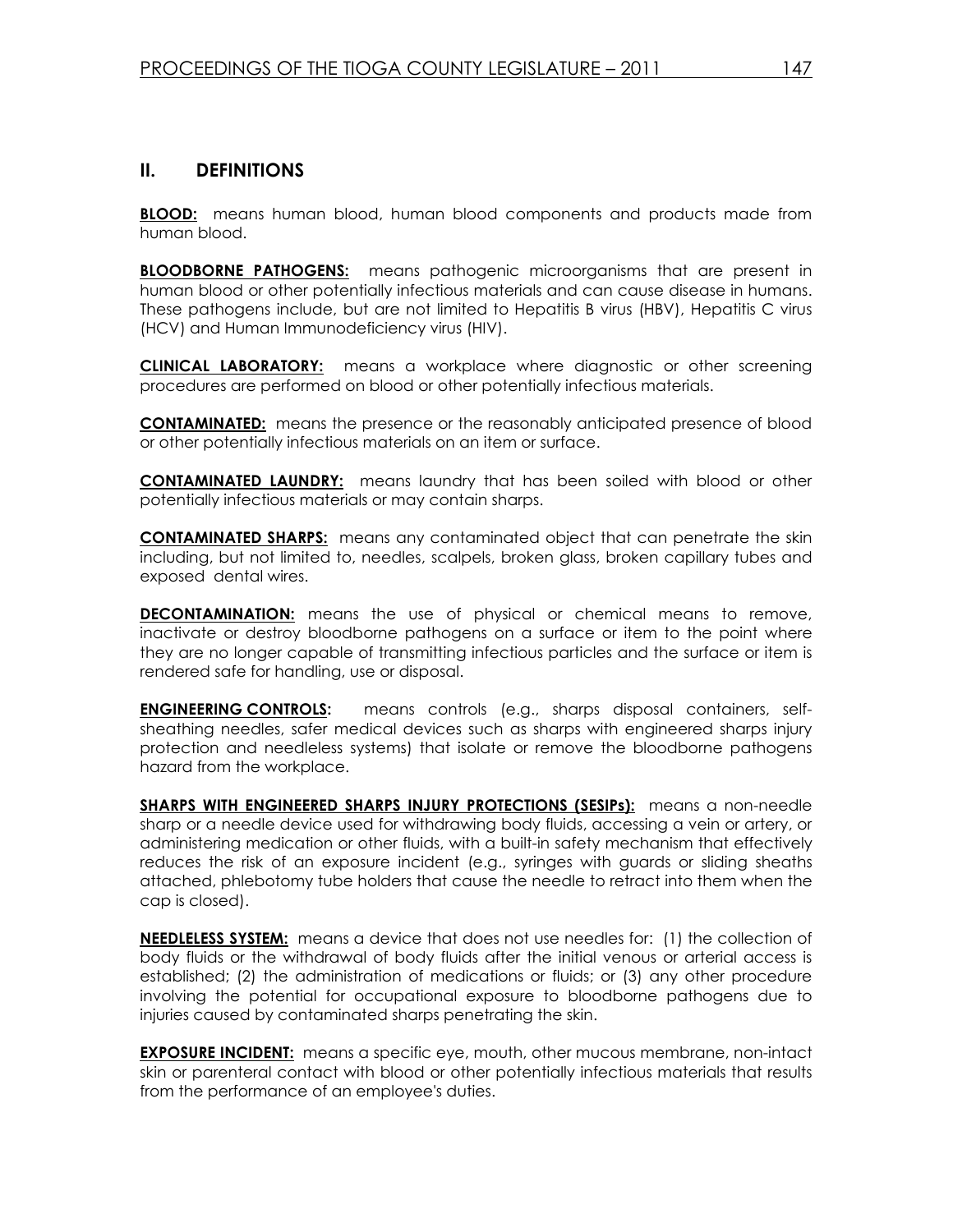**HAND WASHING FACILITIES:** means a facility providing an adequate supply of running potable water, soap and single-use towels or hot air drying machines.

LICENSED HEALTH CARE PROFESSIONAL: is a person whose legally permitted scope of practice allows him or her to independently perform the activities required by 29 CFR 1910.1030 paragraph (f) "Hepatitis B Vaccination and Post-exposure Evaluation and Follow-up."

- HBV: means Hepatitis B virus.
- HCV: means Hepatitis C virus.
- **HIV:** means Human Immunodeficiency virus.

**OCCUPATIONAL EXPOSURE:** means reasonably anticipated non-intact skin, eye, mucous membrane or parenteral contact with blood or other potentially infectious materials that may result from the performance of an employee's duties. "Reasonably anticipated contact" includes both potential for contact as well as actual contact with blood and other potentially infectious materials.

#### OTHER POTENTIALLY INFECTIOUS MATERIALS (OPIM): means

- A. The following human body fluids: semen, vaginal secretions, cerebrospinal fluid, synovial fluid, pleural fluid, pericardial fluid, peritoneal fluid, amniotic fluid, saliva in dental procedures, any body fluid visibly contaminated with blood and all body fluids where it is difficult or impossible to differentiate between body fluids.
- B. Any unfixed tissue or organ (other than intact skin) from a human (living or dead); and
- C. HIV-containing cell or tissue cultures, organ cultures, and HIV- or HBVcontaining culture medium or other solutions; and blood, organs or other tissues from experimental animals infected with HIV, HBV or HCV.

PARENTERAL: means piercing mucous membranes or the skin barrier through such events as needlesticks, human bites, cuts and abrasions.

PERSONAL PROTECTIVE EQUIPMENT: is specialized clothing or equipment worn by an employee for protection against a hazard. General work clothes (e.g. uniforms, pants, shirts or blouses) not intended to function as protection against a hazard are not considered to be personal protective equipment.

**REGULATED MEDICAL WASTE:** means liquid or semi-liquid blood or other potentially infectious materials; contaminated items that would release blood or other potentially infectious materials in a liquid or semi-liquid state if compressed; items that are caked with dried blood or other potentially infectious materials and are capable of releasing these materials during handling; contaminated sharps; and pathological and microbiological wastes containing blood or other potentially infectious materials.

**SOURCE INDIVIDUAL:** means any individual, living or dead, whose blood or other potentially infectious materials may be a source of occupational exposure to the employee. Examples include, but are not limited to, hospital and clinic patients; clients in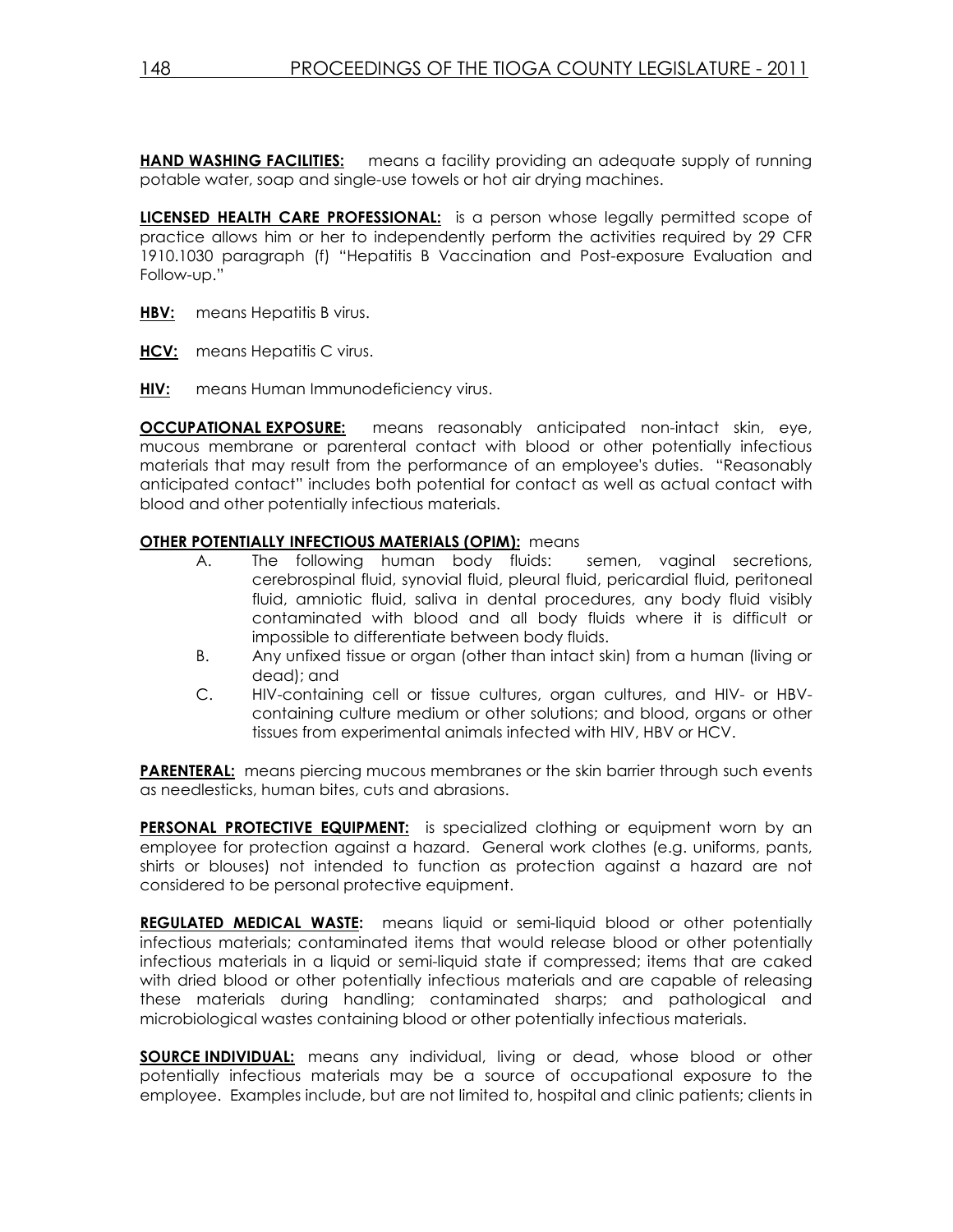institutions for the developmentally disabled; trauma victims; clients of drug and alcohol treatment facilities; residents of hospice and nursing homes; human remains; and individuals who donate or sell blood or blood components.

**STERILIZE:** means the use of physical or chemical procedure to destroy all microbial life including highly resistant bacterial spores.

**UNIVERSAL PRECAUTIONS:** is an approach to infection control. According to this concept, all blood and certain human body fluids are treated as if known to be infectious for HIV, HBV, HCV and certain other bloodborne pathogens. Universal Precautions are the required methods of control to prevent exposure to blood or OPIM under 29 CFR 1910.1030.

**STANDARD PRECAUTIONS:** means an approach to infection control that combines major features of Universal Precautions and Body Substance Isolation. It is based on the principles that all blood, body fluids, secretions and excretions except sweat, non-intact skin and mucous membranes may contain transmissible infectious agents. Standard Precautions include a group of infection prevention practices that apply to all patients, regardless of confirmed or suspected infection status, in any setting in which health care is delivered. They include: hand hygiene; use of gloves, gowns, masks and eye protection or face shields depending on the anticipated exposure; and safe injection practices (Guidelines for Isolation Precautions: Prevention of Transmission of Infectious Agents in HealthCare Settings, 2007, page 66). OSHA considers Standard Precautions to be an acceptable alternative infection control method to Universal Precautions as long as all other provisions to 29 CFR 1910.1030 are adhered to.

**WORK PRACTICE CONTROLS:** means controls that reduce the likelihood of exposure by altering the manner in which a task is performed (e.g. prohibiting recapping of needles by the two-handed technique.)

### III. EXPOSURE CONTROL PLAN

### A. EXPOSURE DETERMINATION

Each department shall determine which of their personnel can be reasonably anticipated to be at risk of exposure to blood or other potentially infectious materials. This determination shall be made according to job title. There can be two job determination lists;

- 1. An (A) list in which all employees within a given job title can be reasonably anticipated to be at risk of exposure
- 2. A (B) list in which only some employees within a given job title can be reasonably anticipated to be at risk of exposure.

These Exposure Determination lists shall be made without regard as to the use of personal protective equipment. A "Bloodborne Pathogen Risk Assessment Questionnaire" is attached to assist in making your determination.

#### B. IMPLEMENTATION SCHEDULE

Each department or agency within the County who has one or more employees that are covered by the Exposure Determination shall develop written procedures to ensure compliance. Each department is to cooperate with the Health Department for the delivery of these services. The Safety Officer shall make inspections for compliance.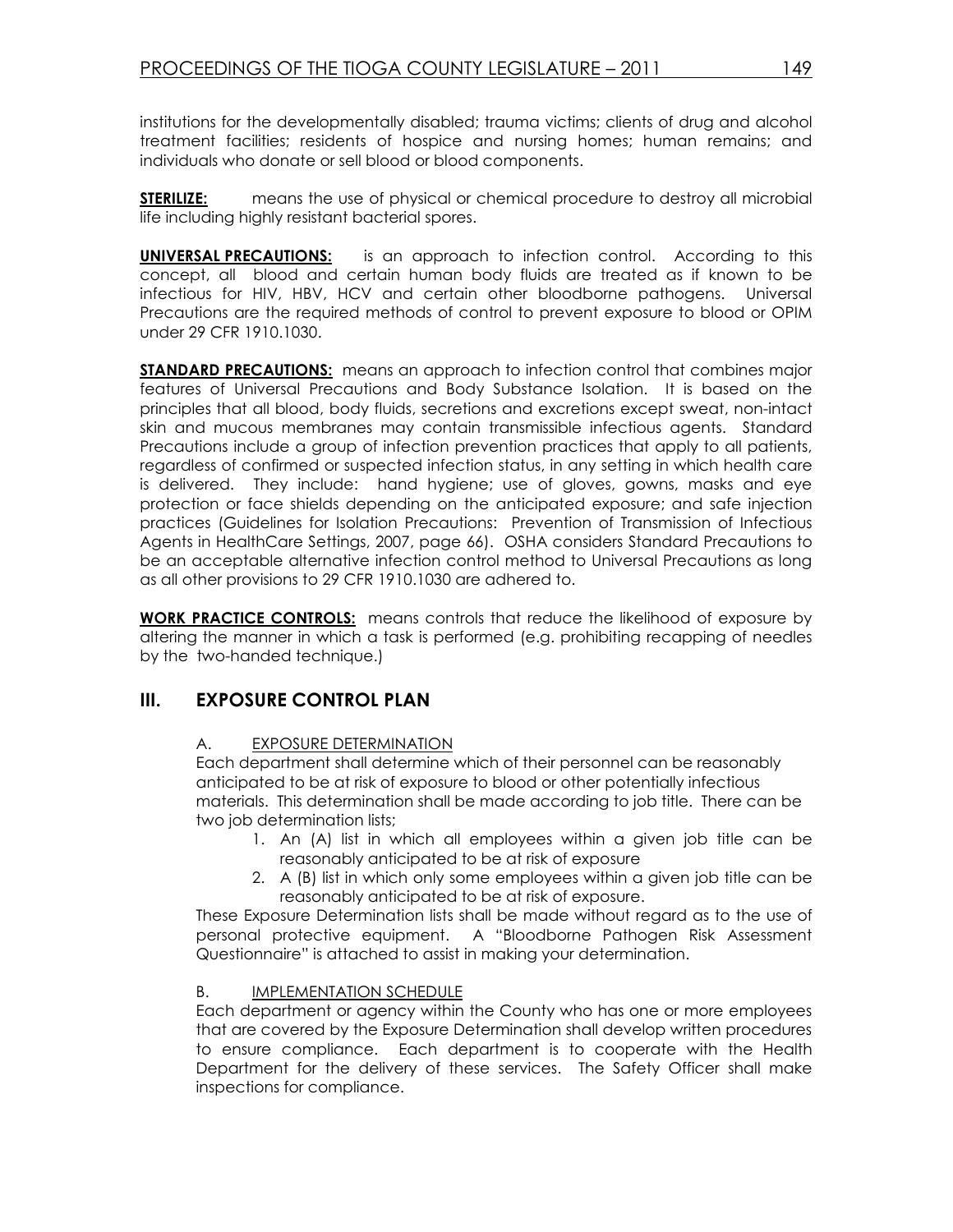- 1. Each department or agency within the County who has one or more employees that are covered by the Exposure Determination shall within thirty (30) days after the adoption of this policy develop written policies and procedures to ensure compliance with this policy and with OSHA regulations. Said protocol shall include, at a minimum, the following items:
	- a. Universal precautions shall be used to prevent contact with blood or other potentially infectious materials. Standard Precautions shall be an acceptable alternative.
	- b. Engineering and work practice controls are to be used to eliminate or minimize employee exposure.
	- c. Where risk of exposure still remains, personal protective equipment shall be used.
	- d. The provisions for hand washing facilities, or, where not feasible, suitable substitutes.
	- e. Procedure for handling contaminated needles or other contaminated sharps, i.e., glass shards, used razors.
	- f. Policies written to ensure that all procedures involving blood or other potentially infectious materials shall be performed in such a manner as to minimize splashing, spraying, splattering and generation of droplets of these substances.
	- g. Procedure for the examination and decontamination of equipment which may become contaminated with blood or other potentially infectious material.
- 2. Upon adoption of this policy, the County shall make available the Hepatitis B Vaccine and post vaccination immune confirmation bloodwork to all employees who can reasonably be anticipated to have occupational exposure to blood and other potentially infectious materials, and post-exposure evaluation and follow-up to all employees who have had an exposure incident.
- 3. Within thirty (30) days after the development of the policy / protocol by each department:
	- a. Biohazard warning labels shall be affixed to containers of regulated waste, refrigerators and freezers containing blood or other potentially infectious material; and to the doors of rooms where these are located or where blood is drawn; and to other containers used to store, transport or ship blood or other potentially infectious materials, except as provided in the regulations.
	- b. All employees with reasonably anticipated occupational exposure shall participate in a training program to be provided, at no cost to the employee, during working hours.
- 4. Within sixty (60) days from the adoption of this policy, each department shall establish and maintain accurate records for each employee with occupational exposure evaluation in accordance with OSHA regulations.
- 5. Each department shall maintain training records in accordance with the OSHA regulations.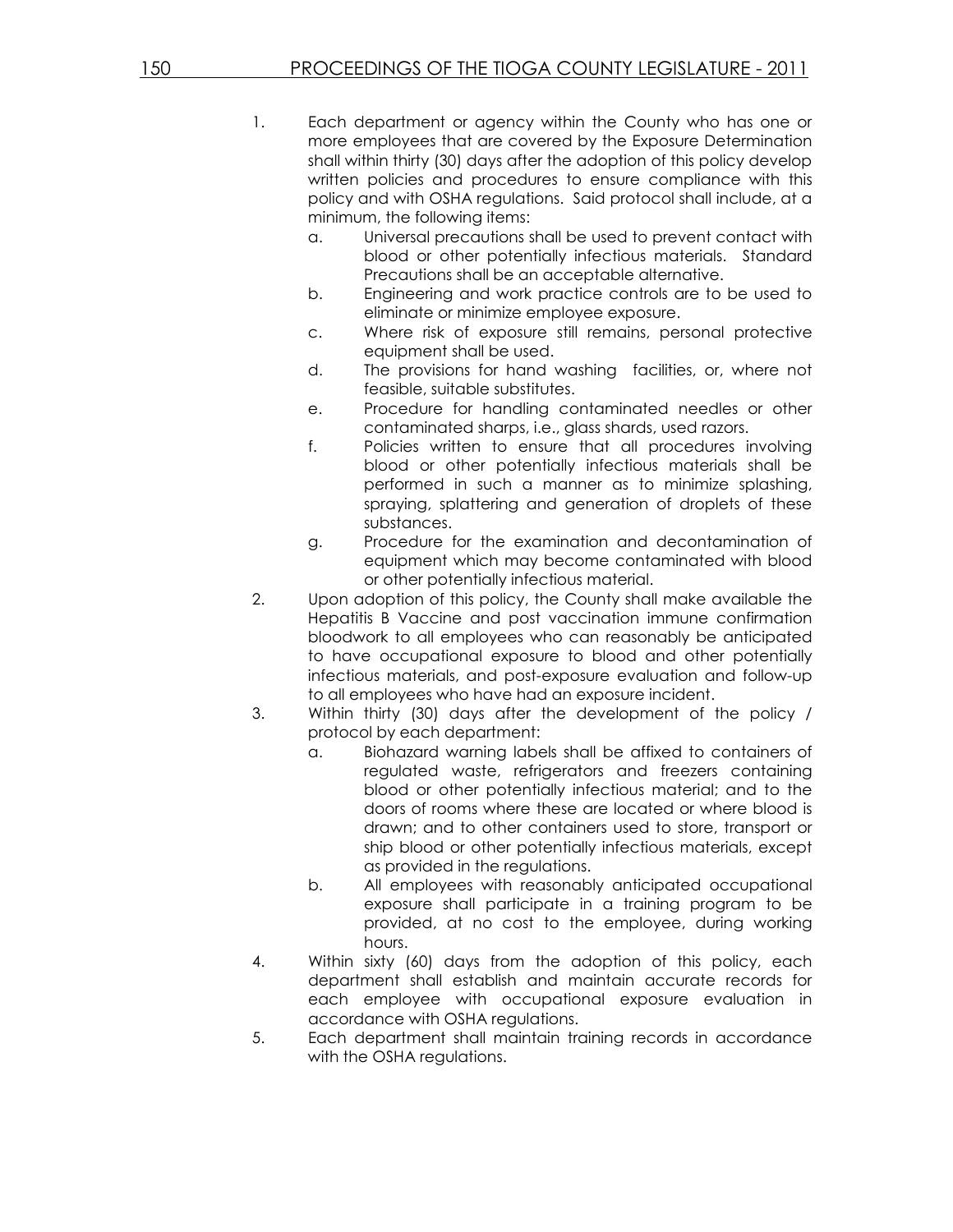- 6. Each department shall develop a departmental specific Exposure Control Plan and a copy of their Exposure Plan shall be accessible to all their employees.
- 7. This policy shall be made available to the Assistant Secretary of Labor for OSHA and Director of National Institute for Occupational Safety & Health, U.S. Department of Health & Human Services; upon request for examination and copying.

# IV. PERSONAL PROTECTIVE EQUIPMENT (PPE)

- A. Personal Protective Equipment shall be provided by each department to each covered employee. This equipment shall be appropriate to the task performed as specified in the standard.
- B. The department head shall ensure that the employee uses the appropriate Personal Protective Equipment. An employee, in extraordinary circumstances, may, in accordance with OSHA regulations, exercise his / her professional judgment not to use Personal Protective Equipment in order to deliver the health care of public safety service. In such circumstances, the department protocol shall provide for the investigation of said event.
- C. The department shall ensure the appropriate PPE is readily available. PPE that is reusable will be properly decontaminated / cleaned and repaired.
- D. Gloves shall be worn when it is reasonably anticipated that the employee may have contact with blood or other potentially infectious material.
- E. All Personal Protective Equipment shall be appropriate to comply with the standards.

# V. HOUSEKEEPING

- A. All departments shall ensure that all appropriate methods are used to maintain the workplace in a clean and sanitary condition.
- B. All disposable PPE and equipment shall be disposed of in a manner to comply with the standard.

# VI. TRAINING

Each department shall ensure that all employees are trained regarding exposure precautions, use of personal protective equipment, Post Exposure Evaluation Process, universal precautions and the availability of Hepatitis B Vaccines. The training programs must include an opportunity for questions and answers. After the initial training, training shall be provided as follows:

- A. At the time of initial assignment to task where occupational exposure may take place;
- B. At least annually thereafter;
- C. Such additional training shall take place when changes such as modification of task or procedures or institution of new task or procedure affect the employee's occupational exposure. The additional training shall be limited to addressing the new exposures created.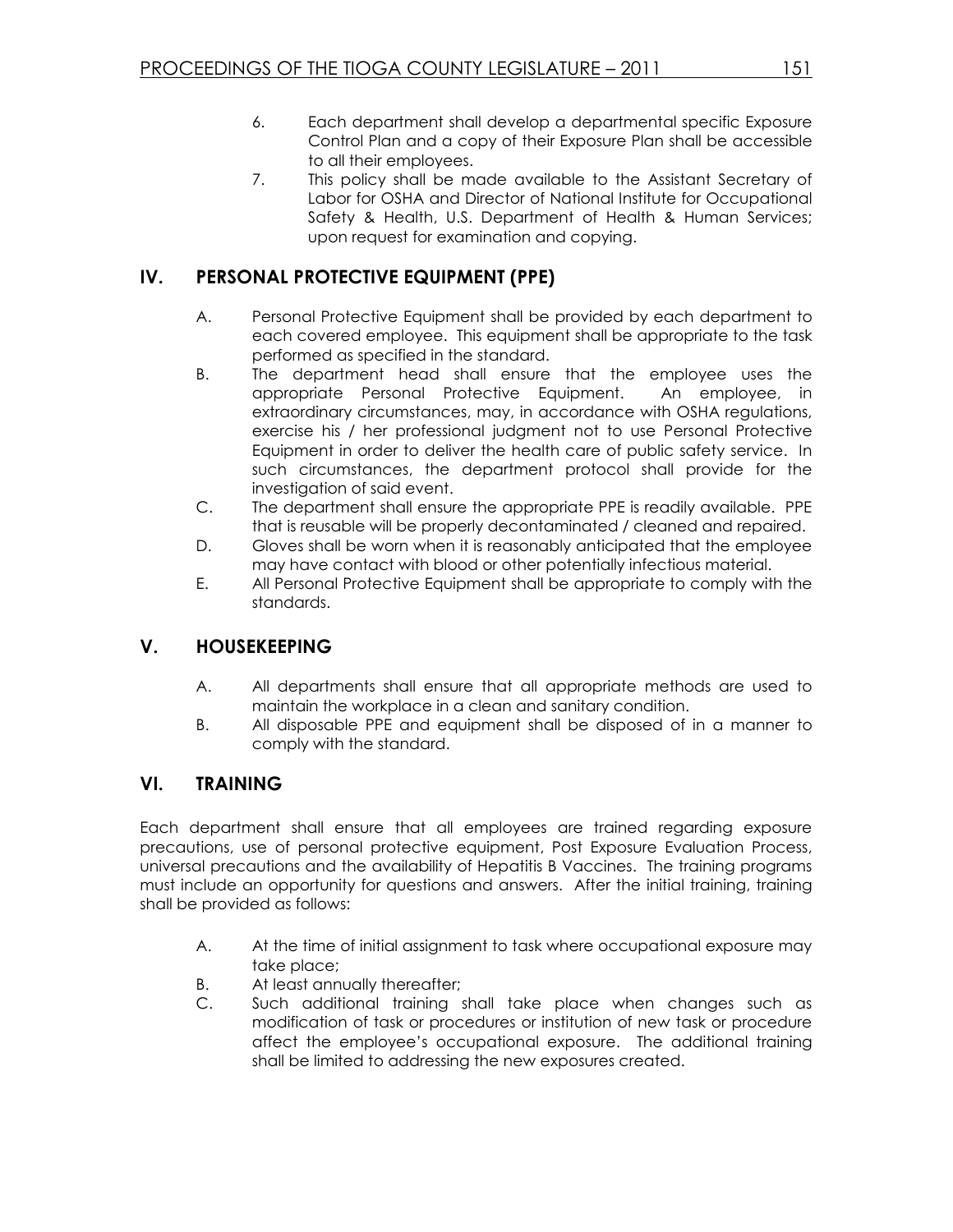- D. Each department will develop department specific training for tasks specific to their department to supplement training provided by the Health Department.
- E. At the direction of the County Legislature, Tioga County Health Department will develop an appropriate general bloodborne pathogen training program in accordance with the OSHA regulations, which will be made available to the departments.

### VII. HEPATITIS B VACCINE PROGRAM

- A. Each department shall make Hepatitis B Vaccine available to all employees who can reasonably be anticipated to have occupational exposure to blood or OPIM.
- B. This Hepatitis B vaccine will be provided at no cost to the employee, within ten (10) working days of assignment.
- C. This Hepatitis B vaccine shall be made available at a reasonable time and place.
- D. This Hepatitis B vaccine shall be administered by a recognized health care professional.
- E. Each department shall maintain appropriate records for their employees regarding Hepatitis B vaccination or declination of same
- F. Tioga County Health Department will provide Hepatitis B Vaccination series to all county employees referred by their departments and shall maintain their Hepatitis B vaccination or declination of same received at orientation training.
- G. A copy of the Hepatitis B Vaccine declination is attached to this policy.
- H. The County reserves the right to act as the subcontractor for the delivery of these services to local Tioga County municipalities and non-profit agencies.

### VIII. POST EXPOSURE PROGRAM

- A. Hepatitis B Vaccine shall be made available to all employees following an exposure incident.
- B. A Confidential medical evaluation, post exposure counseling and testing and HIV post exposure prophylaxis, if appropriate, shall also be made available at no cost to the employee.
	- 1. Documentation shall be kept concerning the exposure circumstances.
	- 2. All means available shall be used to determine if the employee was exposed to HBV or HIV.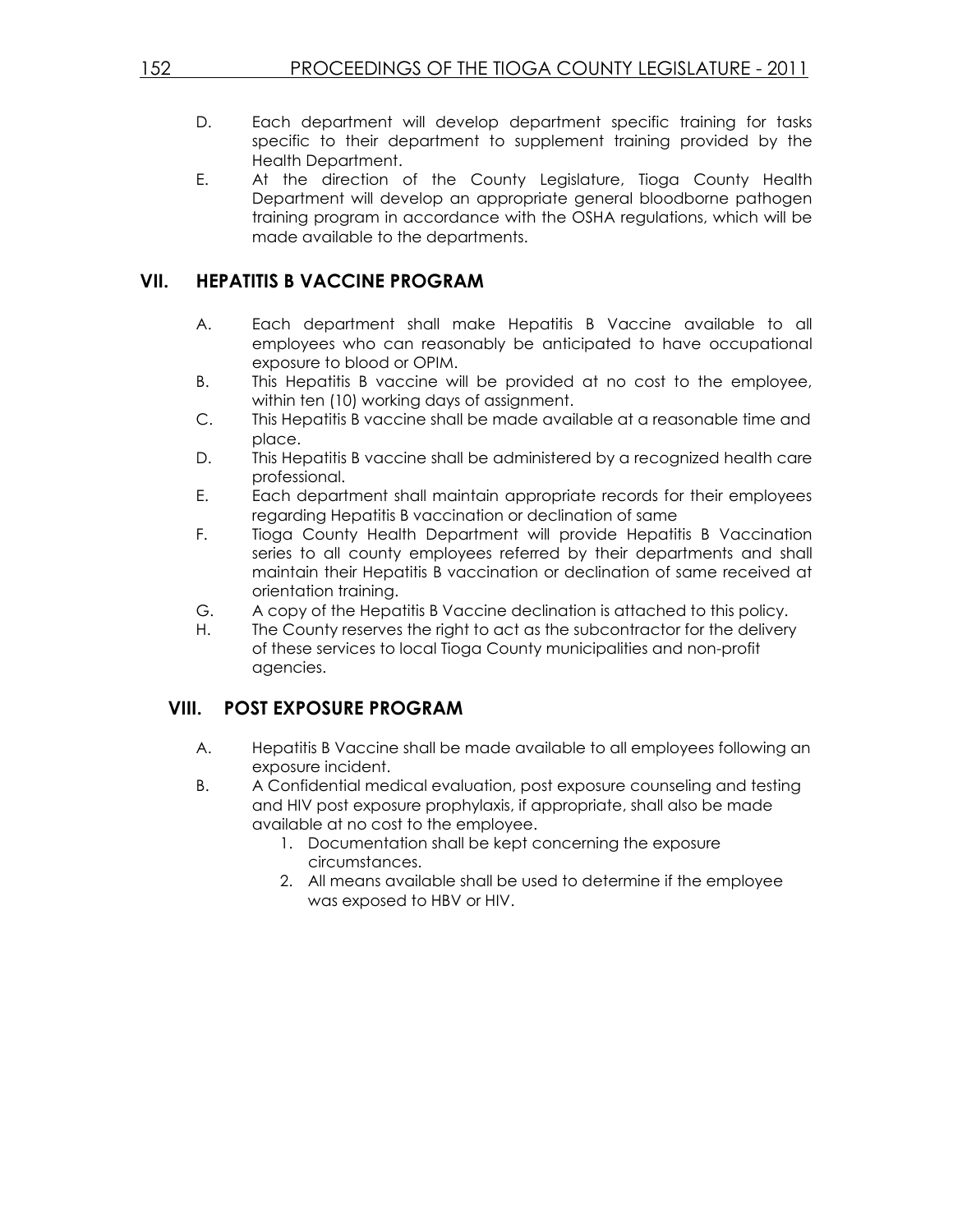# TIOGA COUNTY HEALTH DEPARTMENT BLOODBORNE PATHOGEN QUESTIONNAIRE

| <b>NAME:</b> |                                                                                                         |                                                                                                            |            |                 |  |
|--------------|---------------------------------------------------------------------------------------------------------|------------------------------------------------------------------------------------------------------------|------------|-----------------|--|
|              | <b>JOB TITLE:</b>                                                                                       |                                                                                                            |            |                 |  |
| 1.           | While performing your normal work duties, can you reasonably anticipate ever<br>coming in contact with: |                                                                                                            |            |                 |  |
|              | А.                                                                                                      | Human blood or blood products?                                                                             | <b>YES</b> | <b>NO</b>       |  |
|              | <b>B.</b>                                                                                               | Other human body fluids visibly<br>contaminated with blood?                                                | <b>YES</b> | <b>NO</b>       |  |
|              | C.                                                                                                      | Human body fluids not easily<br>identified?                                                                | YES        |                 |  |
|              | D.                                                                                                      | Being bitten, scratched or cut by<br>another person?                                                       | <b>YES</b> | NO <sub>2</sub> |  |
|              |                                                                                                         | If you answered "YES" to any of the above, please describe those work duties where<br>contact could occur. |            |                 |  |
| 2.           | While performing your normal work duties, can you reasonably anticipate that<br>you will:               |                                                                                                            |            |                 |  |
|              | А.                                                                                                      | Be required to carry a gun                                                                                 | <b>YES</b> | <b>NO</b>       |  |
|              | <b>B.</b>                                                                                               | Be required to restrain another<br>person?                                                                 | <b>YES</b> | <b>NO</b>       |  |
|              | C.                                                                                                      | Be required to be a first<br>responder?                                                                    | <b>YES</b> |                 |  |
|              | D.                                                                                                      | Working with toddlers and young children<br>in stressful circumstances?                                    | <b>YES</b> | <b>NO</b>       |  |

If you answered "YES" to any of the above, please describe those work duties where any of these circumstances could occur.

\_\_\_\_\_\_\_\_\_\_\_\_\_\_\_\_\_\_\_\_\_\_\_\_\_\_\_\_\_\_\_\_\_\_\_\_\_\_\_\_\_\_\_\_\_\_\_\_\_\_\_\_\_\_\_\_\_\_\_\_\_\_\_\_\_\_\_\_\_\_\_\_

\_\_\_\_\_\_\_\_\_\_\_\_\_\_\_\_\_\_\_\_\_\_\_\_\_\_\_\_\_\_\_\_\_\_\_\_\_\_\_\_\_\_\_\_\_\_\_\_\_\_\_\_\_\_\_\_\_\_\_\_\_\_\_\_\_\_\_\_\_\_\_\_

\_\_\_\_\_\_\_\_\_\_\_\_\_\_\_\_\_\_\_\_\_\_\_\_\_\_\_\_\_\_\_\_\_\_\_\_\_\_\_\_\_\_\_\_\_\_\_\_\_\_\_\_\_\_\_\_\_\_\_\_\_\_\_\_\_\_\_\_\_\_\_\_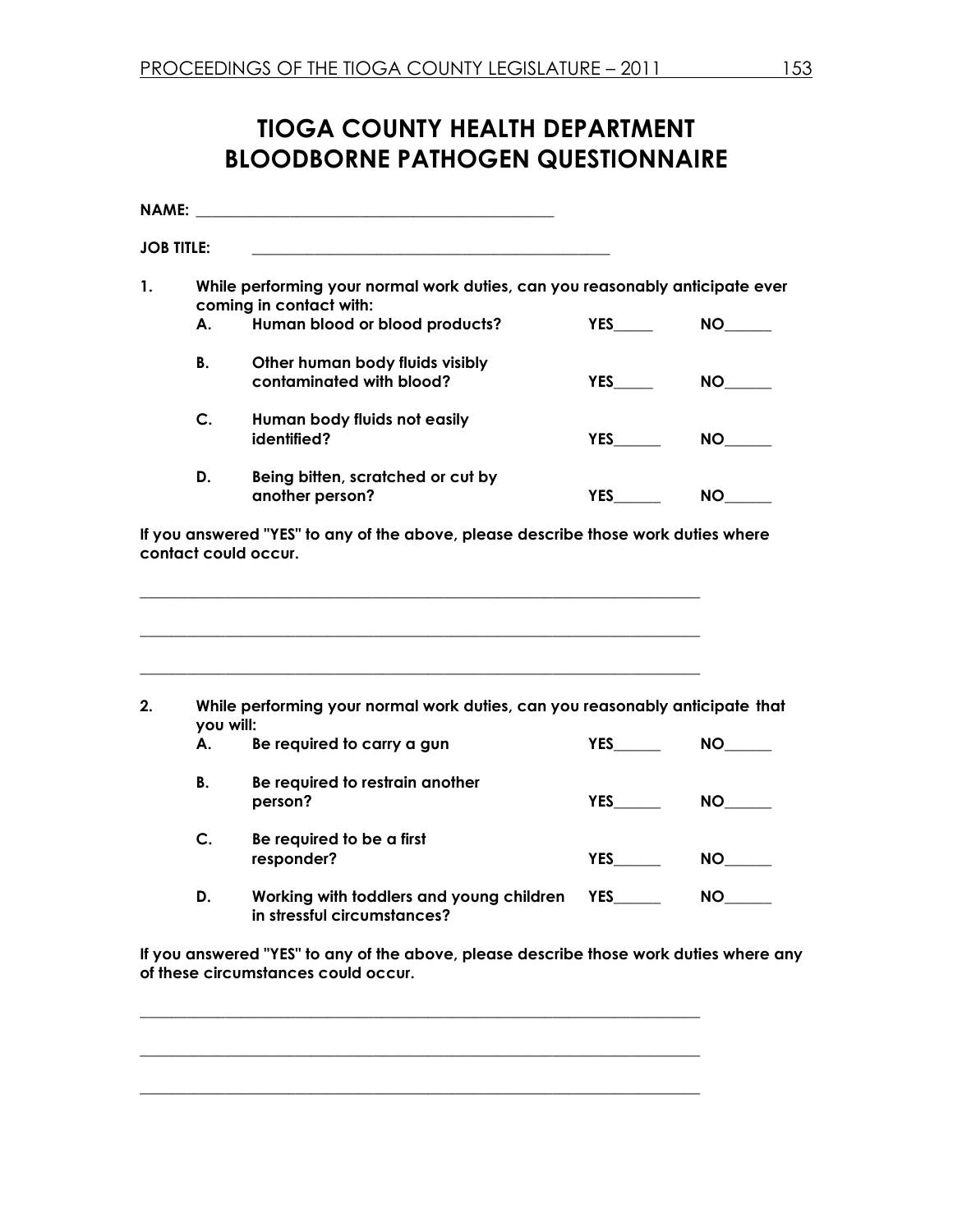# HEPATITIS B VACCINE DECLINATION

I understand that due to my occupational exposure to blood or other potentially infectious materials, I may be at risk of acquiring Hepatitis B Virus (HBV) infection. I have been given the opportunity to be vaccinated with Hepatitis B Vaccine at no charge to myself. However, I decline Hepatitis B Vaccination at this time. I understand that by declining this vaccine, I continue to be at risk of acquiring Hepatitis B, a serious disease. If in the future I continue to have occupational exposure to blood or other potentially infectious materials and I want to be vaccinated with Hepatitis B Vaccine, I can receive the vaccination series at no charge to me.

SIGNATURE DATE

ROLL CALL VOTE

Yes – Legislators McEwen, Monell, Weston, Quinlan, Roberts, Sullivan, Hollenbeck, and Huttleston.

\_\_\_\_\_\_\_\_\_\_\_\_\_\_\_\_\_\_\_\_\_\_\_\_\_\_\_\_\_\_\_\_\_\_\_ \_\_\_\_\_\_\_\_\_\_\_\_\_\_\_\_\_\_\_\_\_\_\_\_\_

No –None.

Absent –Legislator Sauerbrey.

### RESOLUTION ADOPTED.

 Legislator Hollenbeck moved for the adoption of the following resolution, seconded by Legislator McEwen.

| REFERRED TO:          | PERSONNEL COMMITTEE<br><b>LEGAL &amp; FINANCE COMMITTEE</b> |
|-----------------------|-------------------------------------------------------------|
| RESOLUTION NO. 110-11 | AMEND COUNTY POLICY 30<br>DRUG-FREE WORKPLACE POLICY        |

WHEREAS: Resolution No. 234-93 established Tioga County's Drug-Free Workplace Policy (County Policy 30); and

WHEREAS: Resolution No. 179-96 amended County Policy 30 Section I, Paragraph 2; and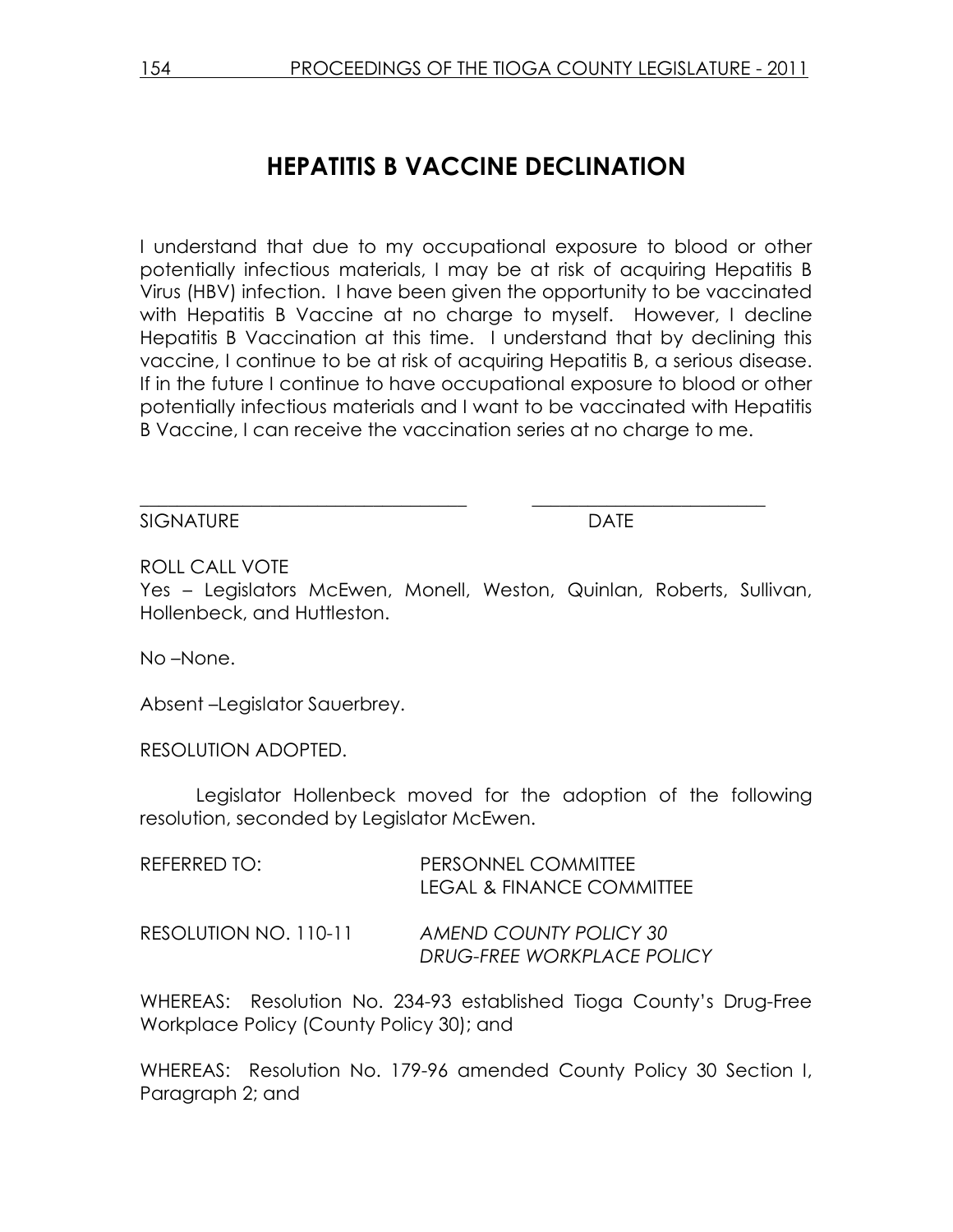WHEREAS: Said Policy was established in accordance with the Drug Free Workplace Act of 1988; and

WHEREAS: The Federal regulations address only controlled substances, but make no mention of alcohol; and

WHEREAS: Tioga County believes for safety reasons it is in the best interest of the employees, residents and customers of Tioga County to include reference to alcohol in Policy 30; now therefore be it

RESOLVED: That County Policy 30 be amended and be re-titled "Drug-Free and Alcohol-Free Workplace Policy"; and be it further

RESOLVED: That the second sentence of the first paragraph of Policy 30 shall be amended to read as follows:

 "Being under the influences of any drug or alcohol on the job poses serious risks to a person's health and safety, and jeopardizes the public trust that has been placed in Tioga County."

and be it further

RESOLVED: That wherever reference to "controlled substance" is made throughout Policy 30, that Policy 30 be amended to add the phrase "and/or alcohol"; and be it further

RESOLVED: That the remainder of Policy 30 shall remain in full force and effect.

# ROLL CALL VOTE

Yes – Legislators McEwen, Monell, Weston, Quinlan, Roberts, Sullivan, Hollenbeck, and Huttleston.

No –None.

Absent –Legislator Sauerbrey.

RESOLUTION ADOPTED.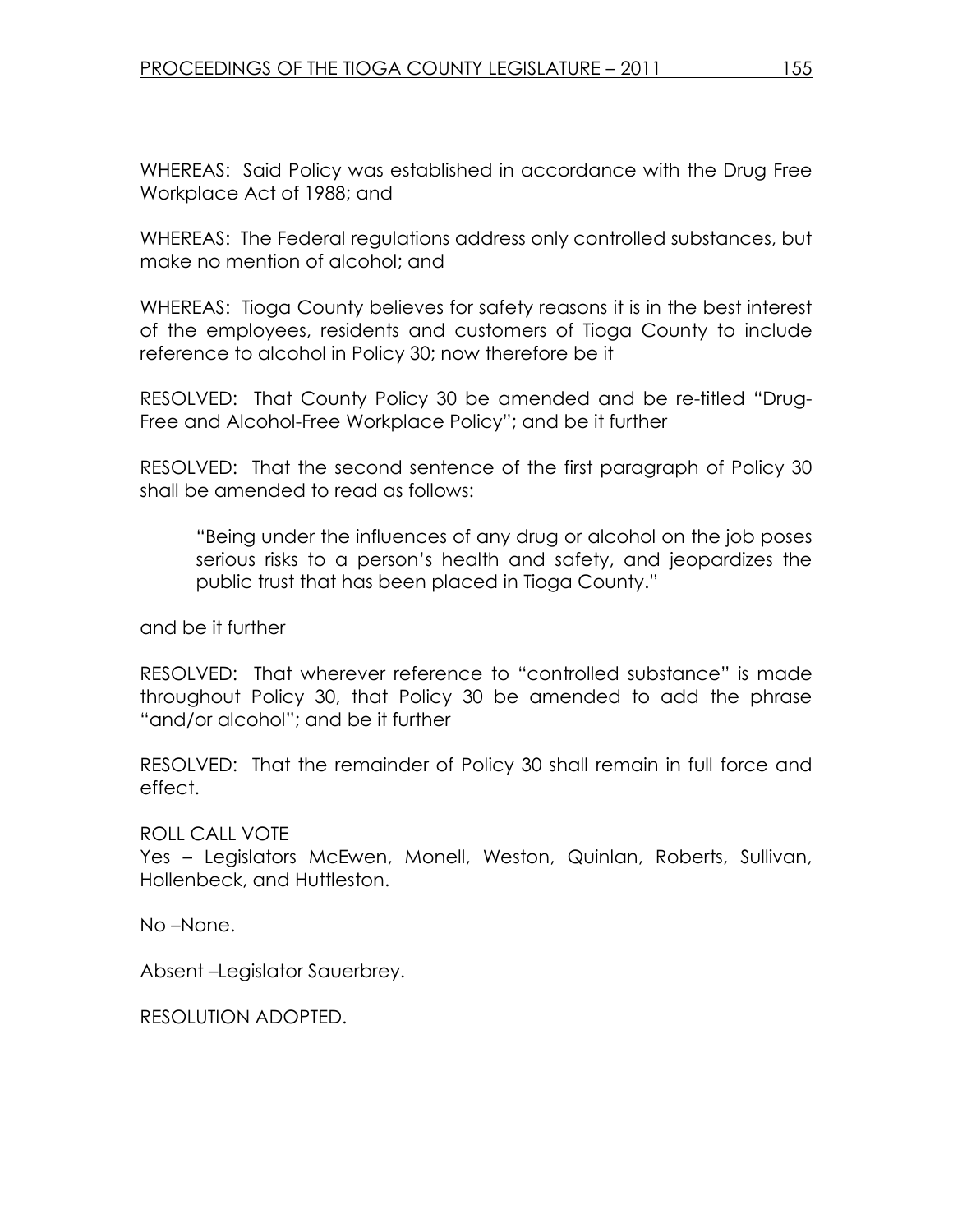Legislator Roberts moved for the adoption of the following resolution, seconded by Legislator Sullivan.

REFERRED TO: PUBLIC WORKS PERSONNEL

RESOLUTION NO. 111-11 APPROVAL TO WAIVE 90-DAY HIRING DELAY AND BACKFILL ENGINEERING TECHNICIAN; AUTHORIZE CREATION OF TEMPORARY, PART TIME ENGINEERING TECHNICIAN PUBLIC WORKS DEPARTMENT

WHEREAS: Resolution 269-10 instituted a 90-day hiring delay, for most positions sought for backfill which could not otherwise be filled by promotion; and

WHEREAS: Legislative approval is required for the creation of any position within Tioga County; and

WHEREAS: The Public Works Department will experience a vacancy on June 10, 2011 when a long term employee, George Craven, retires from the position of Engineering Technician; and

WHEREAS: The Engineering Technician position is vital to the operations of the Public Works Department; therefore be it

RESOLVED: That the Public Works Commissioner be granted a waiver from the 90-day hiring delay and be allowed to backfill the Engineering Technician position effective June 13, 2011 on a provisional basis pending civil service examination; and be it further

RESOLVED: That the Public Works Commissioner be authorized to create a temporary, part-time Engineering Technician position effective June 13, 2011, which will be filled by Mr. Craven in order to help train his replacement; and be it further

RESOLVED: That said temporary, part-time Engineering Technician position shall be compensated at a rate of \$20.00/hour, not to exceed \$2,040.00, and be paid out of Public Works Personnel Services/part time A1490.10 use code 20; and be it further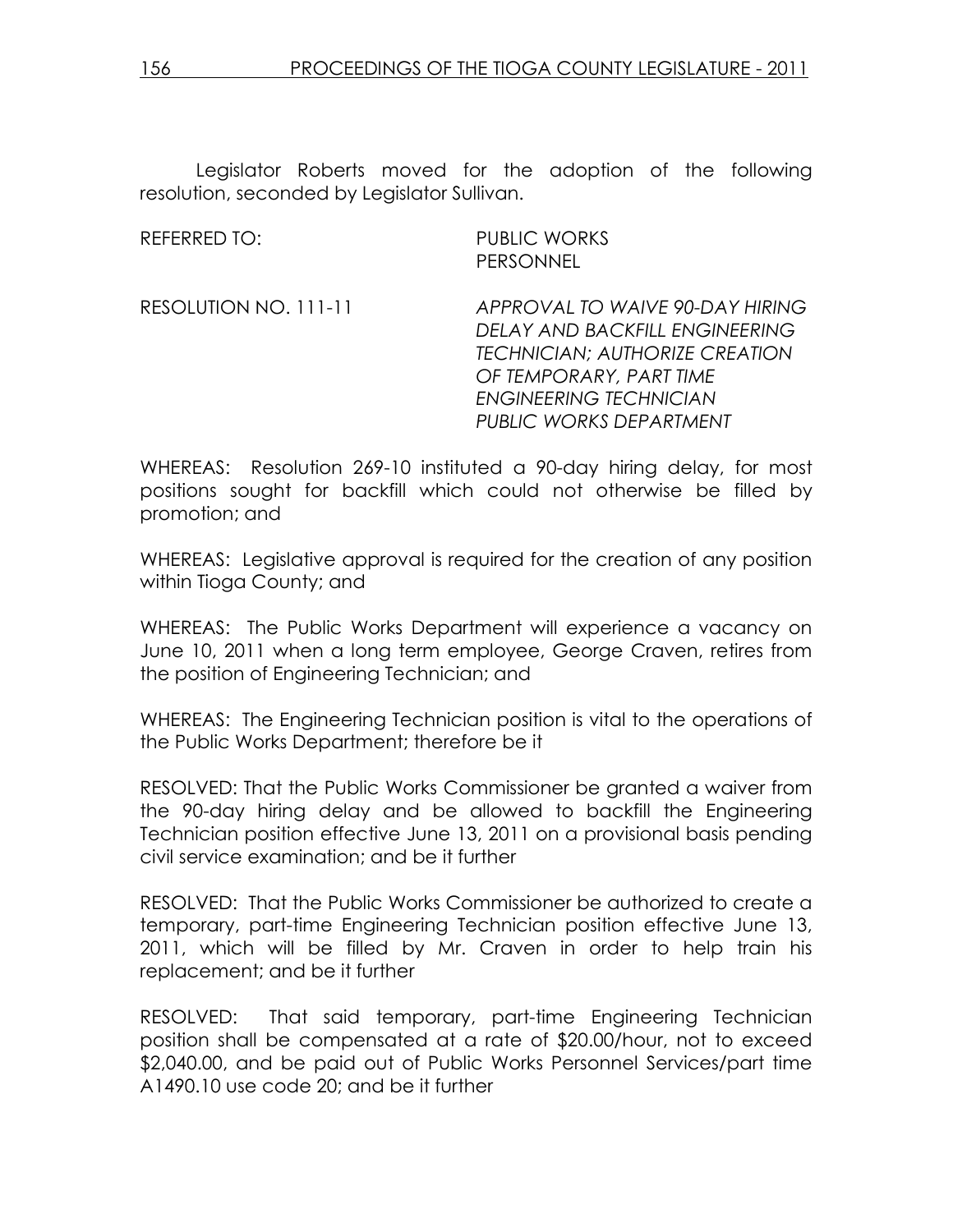RESOLVED: That the sum of \$2,040.00 shall be transferred from Public Works Administration Account A1490.10-10 to Public Works Administration Account A1490.10-20.

ROLL CALL VOTE

Yes – Legislators McEwen, Monell, Weston, Quinlan, Roberts, Sullivan, Hollenbeck, and Huttleston.

No –None.

Absent –Legislator Sauerbrey.

RESOLUTION ADOPTED.

 Legislator Huttleston moved for the adoption of the following resolution, seconded by Legislator Hollenbeck.

- REFERRED TO: HEALTH AND HUMAN SERVICES COMMITTEE PERSONNEL COMMITTEE
- RESOLUTION NO. 112-11 AUTHORIZATION TO RECLASSIFY VACANT SENIOR TYPIST POSITION TO SENIOR ACCOUNT CLERK TYPIST AND FILL; AUTHORIZATION TO RECLASSIFY FUTURE SENIOR ACCOUNT CLERK TYPIST VACANCY TO ACCOUNT CLERK TYPIST HEALTH DEPARTMENT

WHEREAS: Legislative approval is required for the reclassifying of any position within Tioga County; and

WHEREAS: The Public Health Department has been carrying a vacant Senior Typist position (CSEA Grade IV) since 1/30/10 and will be faced with a Senior Account Clerk Typist vacancy on 6/6/11 due to retirement of long term employee, Sylvia Deats; and

WHEREAS: The Public Health Department has identified the importance and efficiencies of providing training by the retiring employee directly to the new employee responsible for the critical billing role, thereby creating the most efficient and seamless transition of billing and of receiving revenue; and